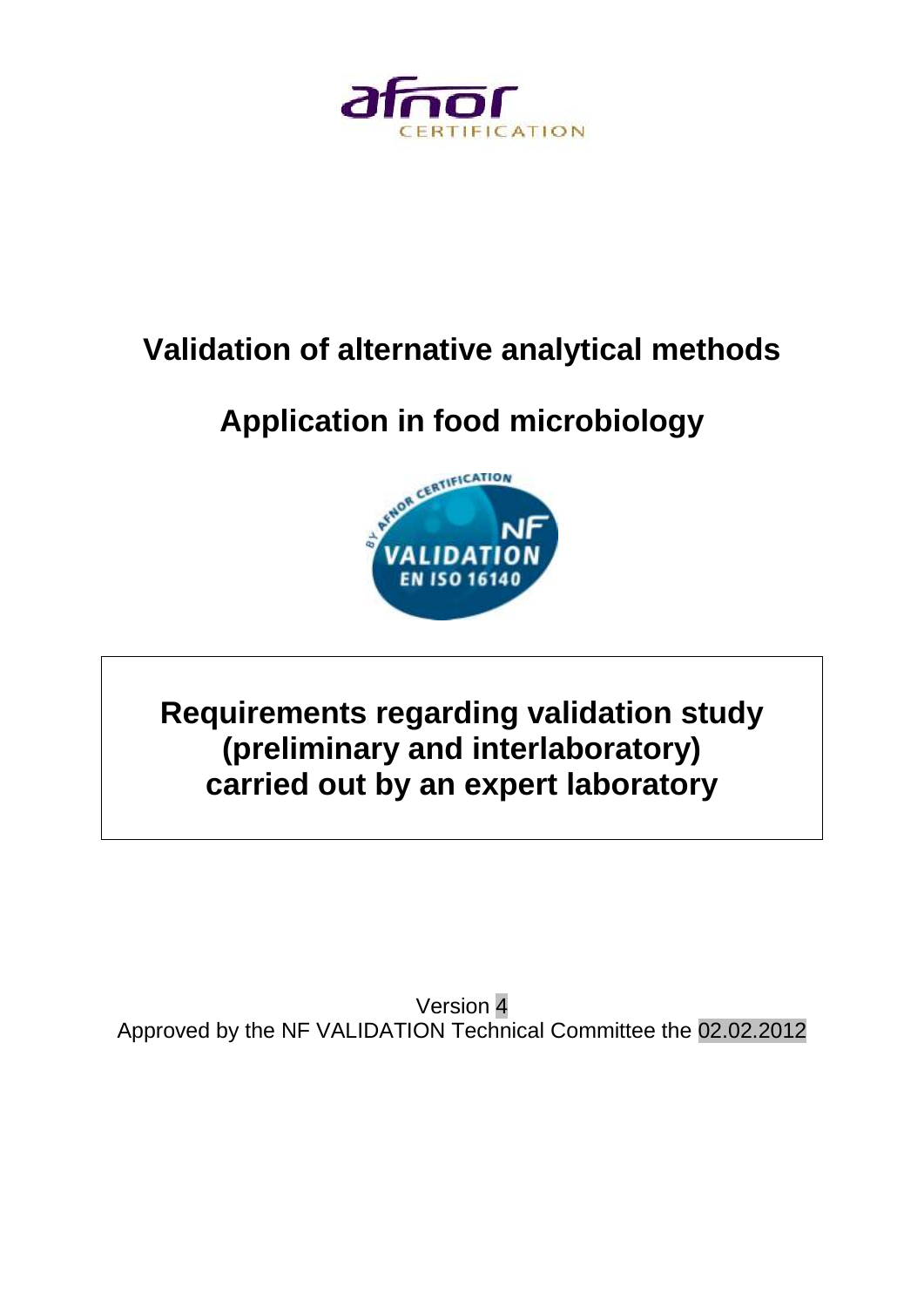# **SUMMARY**

#### \*\*\*\*\*\*\*\*\*\*\*\*

| QUALITATIVE METHODS: Comparative study (section § 5.1 of EN ISO 16140 standard)  5 |  |
|------------------------------------------------------------------------------------|--|
|                                                                                    |  |
|                                                                                    |  |
|                                                                                    |  |
|                                                                                    |  |
|                                                                                    |  |
|                                                                                    |  |

QUALITATIVE METHODS: [Interlaboratory study \(section 5.2 of EN ISO 16140 standard\)](#page-15-0) .............................. 16

#### \*\*\*\*\*\*\*\*\*\*\*\*

| QUANTITATIVE METHODS: Comparative study of the methods (section 6.2 of EN ISO 16140 standard) 19 |  |  |
|--------------------------------------------------------------------------------------------------|--|--|
|                                                                                                  |  |  |

QUANTITATIVE METHODS: Interlaboratory study [\(section 6.3 of EN ISO 16140:2003/prA1:2009 draft\)](#page-23-0) ...... 24

#### \*\*\*\*\*\*\*\*\*\*\*\*

#### \*\*\*\*\*\*\*\*\*\*\*\*

<span id="page-1-0"></span>

| APPENDIX 1: Diagrams relating to the measurement protocol (Relative detection level)  30 |  |
|------------------------------------------------------------------------------------------|--|
|                                                                                          |  |
|                                                                                          |  |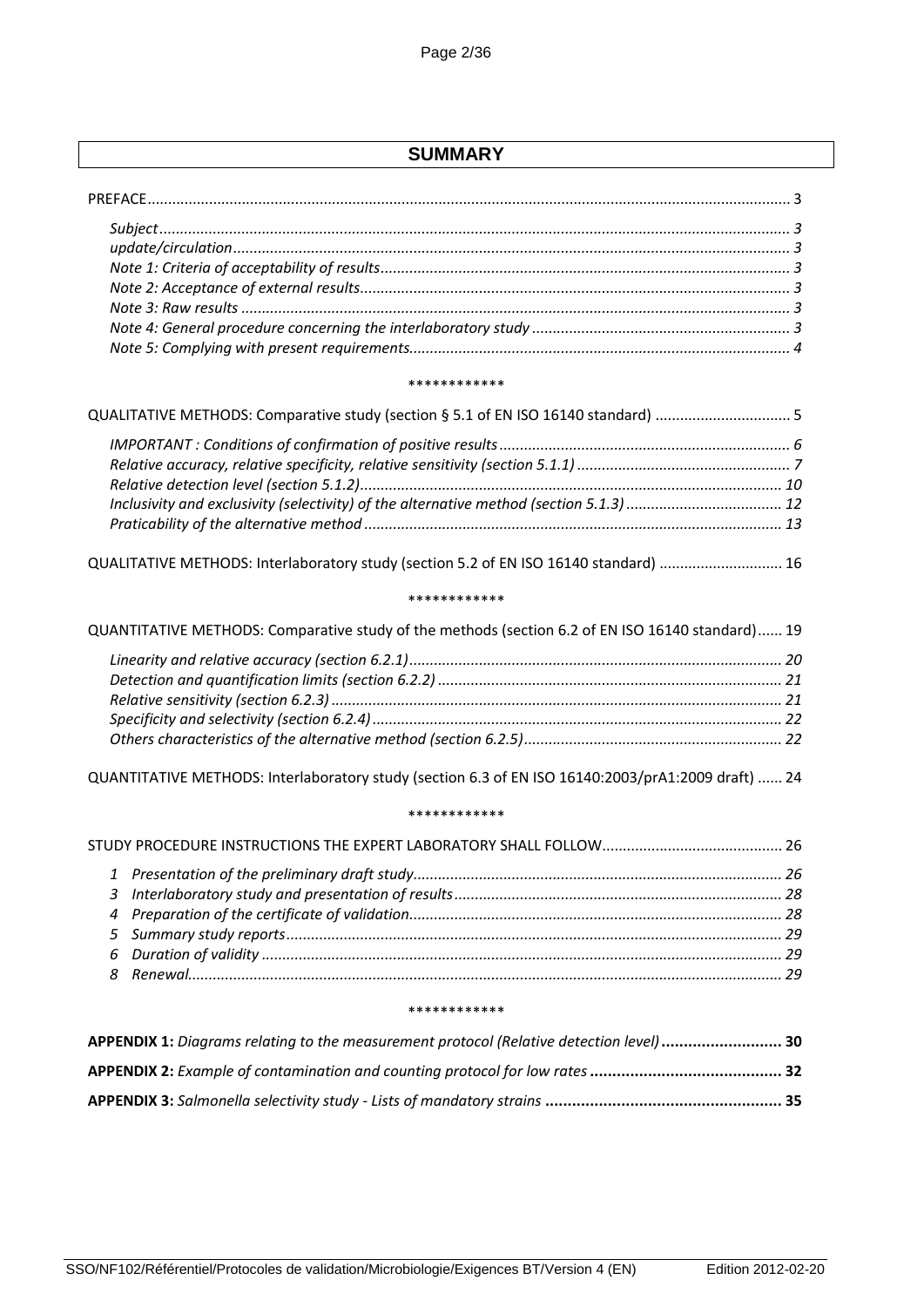# **PREFACE**

# <span id="page-2-0"></span>**SUBJECT**

This document **applies in addition to the EN ISO 16140 standard** for which it **does not substitute itself**. It constitutes partially an application guide for this standard and contains additional specific measures required by the NF VALIDATION mark.

# <span id="page-2-1"></span>**UPDATE/CIRCULATION**

This document is updated by AFNOR Certification each time a modification is made by the corresponding technical committee and/or by AFNOR Certification.

After each update, it is distributed by AFNOR Certification to the approved laboratories which have been qualified and the technical committee members.

The circulation of this document is unrestrected to anyone requesting it.

# <span id="page-2-2"></span>**NOTE 1 : Criteria of acceptability of results**

The standard EN ISO 16140 sets no result acceptability threshold for the different criteria tested. It falls to the third party validation organisations using this protocol to examine and assess the results for each of these criteria, and supply an opinion on their acceptability.

# <span id="page-2-3"></span>**NOTE 2 : Acceptance of external results**

The standard EN ISO 16140 provides rules for accepting external results obtained previously within the framework of another validation programme (see appendix A normative). In the limit of its competence, and in the absence of official documents stating this competence, it falls to the validation organisation to judge the significance of the differences between the reference methods or the validation protocols used.

# <span id="page-2-4"></span>**NOTE 3 : Raw results**

The expert laboratory must be able to communicate all the raw results of the studies (comparative and interlaboratory) to the rewievers that examine the dossiers, to AFNOR Certification or to the experts technical committee if necessary.

# <span id="page-2-5"></span>**NOTE 4 : General procedure concerning the interlaboratory study**

Choice of collaborative laboratories:

If possible during the presentation of the draft interlaboratory study, and in any event before the study begins, the expert laboratory must submit a list of competent public or private laboratories to the Technical Committee, preferably from several European countries.

At least as many laboratories as specified in standard EN ISO 16140 are required so as to obtain no fewer than this number of sets of interpretable results. The expert laboratory and manufacturer's own laboratory are not included in this number.

The collaborative laboratories are chosen after close discussion between the manufacturer and the expert laboratory. The final choice and monitoring of the collaborative laboratories remains the responsibility of the expert laboratory, making sure they have implemented a quality assurance policy in the relevant field.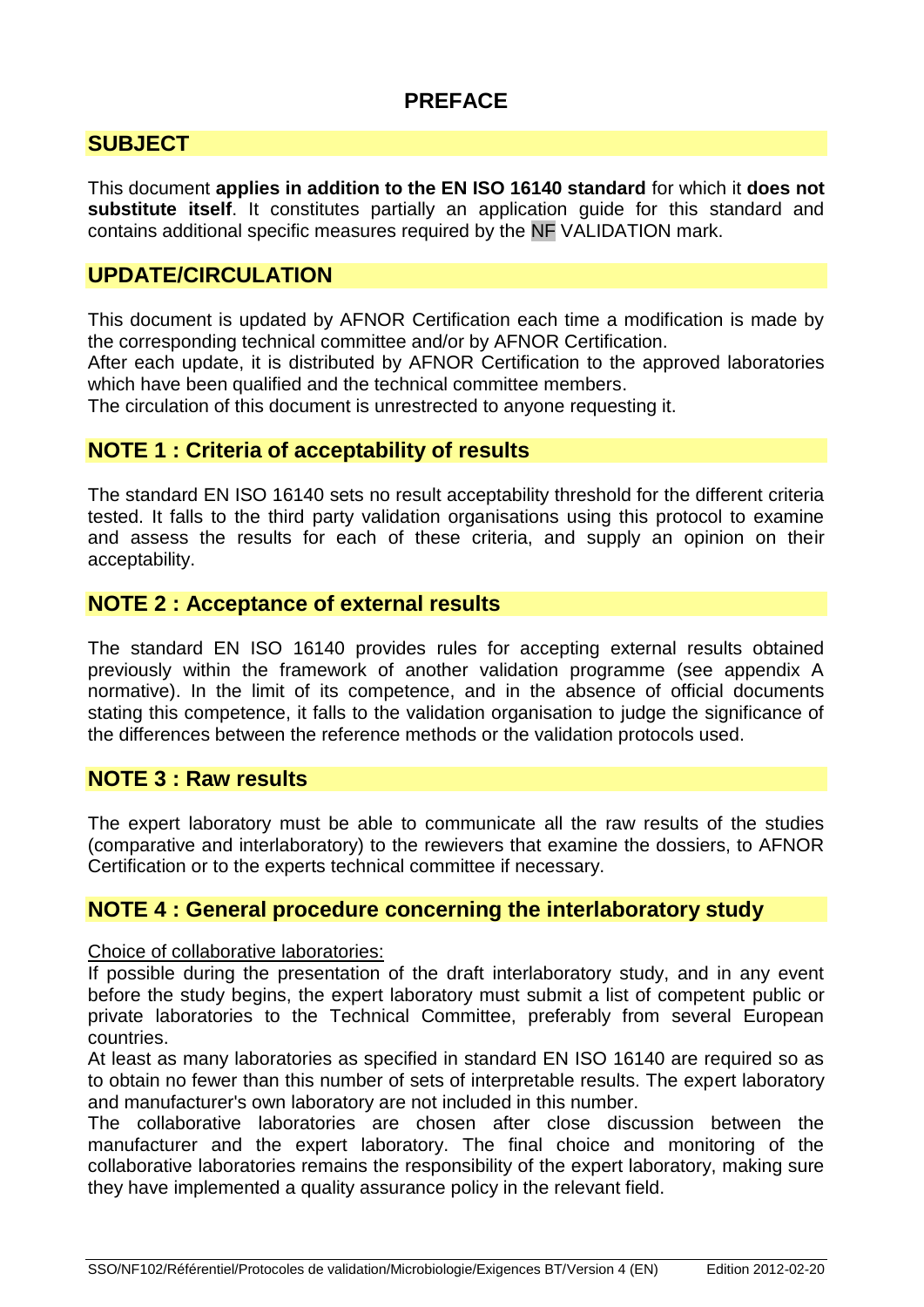The expert laboratory's duties:

The expert laboratory prepares samples for the collaborative laboratories and sends them the analysis protocol to be used for the alternative method.

The expert laboratory must ensure methods are implemented to take account of the strict logistical requirements of this study; it must above all keep a record of temperature during transport.

## Instructions to collaborative laboratories:

The expert laboratory is advised to get each collaborative laboratory to sign an acknowledgement of their awareness of the instructions relating to the interlaboratory study.

The expert laboratory must lay down very clear conditions to the collaborative laboratories for eliminating the results from a laboratory (including at least the day of analysis and maximum temperature of the samples on receipt). This provides clear, nonchallengeable rules for the elimination of results and also allows collaborative laboratories to avoid carrying out tests for nothing.

The expert laboratory shall also advise collaborative laboratories to have a metrologically verified thermometer available to verify sample temperatures on arrival.

### Preservation of enrichment broths:

For the interlaboratory studies, each laboratory must be keep the enrichment broths for the different samples analysed in the conditions set by the expert laboratory. If, after analysing the results, the expert laboratory finds discordance in the data, it can ask collaborative laboratories to conduct extra tests to explain such discordance.

# <span id="page-3-0"></span>**NOTE 5 : Complying with present requirements**

In its study drafts, the expert laboratory must state any deviation from the manufacturer's protocol and/or the "Requirements for studies". If no such deviation is mentioned, compliance with the manufacturer's protocol and the "Requirements for studies" is implicit and is under its responsibility.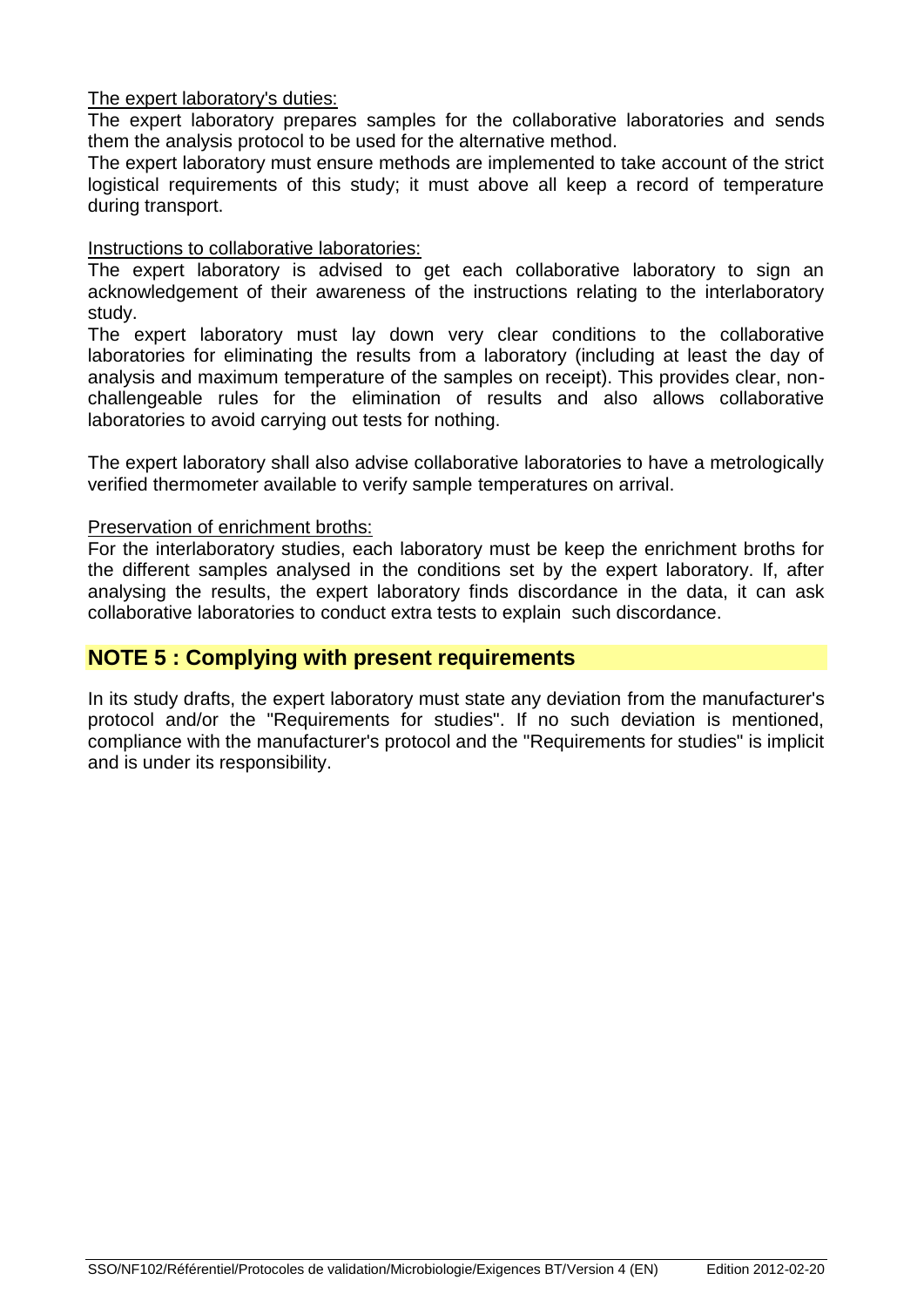# **QUALITATIVE METHODS :**

# **COMPARATIVE STUDY**

# <span id="page-4-0"></span>**(section § 5.1 of EN ISO 16140 standard)**

The purpose of this study is to compare the performances of the alternative method against to those of the reference method, testing the following parameters :

- Relative accuracy, specificity and sensibility
- Relative detection level

And to determine the following parameters for the alternative method :

- Inclusivity and exclusivity
- Praticability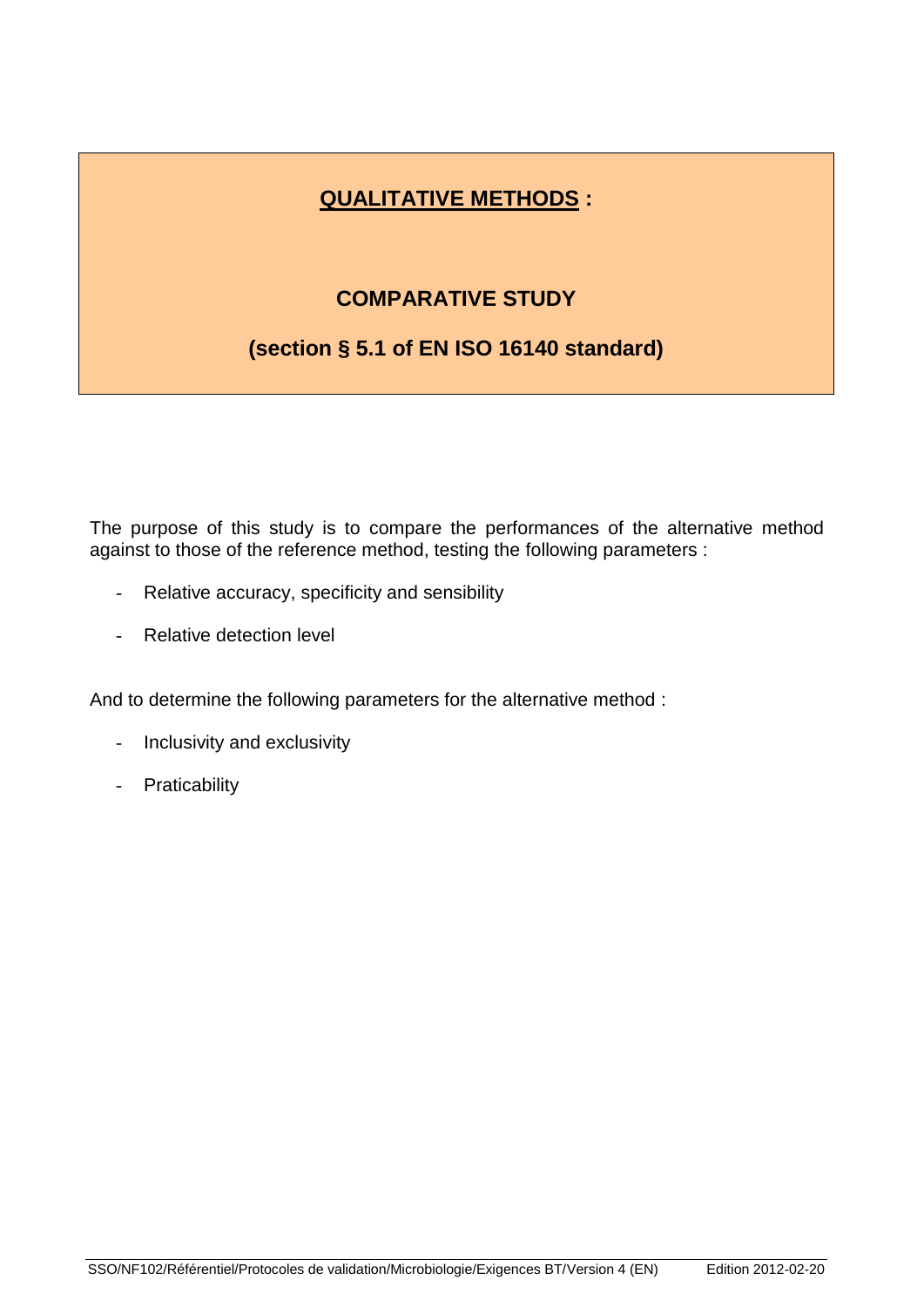# <span id="page-5-0"></span>**IMPORTANT : Requirements relating to confirmation of positive results**

In the context of NF VALIDATION, and for all methods of **detecting pathogen microorganisms** (*Salmonella*, *Listeria*, …), all samples identified as positive by the alternative method **must be** systematically confirmed.

Only the results obtained after confirmation are considered as positive (tables, calculations,…). The results before confirmation are exploited for information.

The Validation Commission and its technical committee have defined modalities of confirmation of positive results as written below :

1. a/ Using the **conventional tests described in the standardized methods by CEN or ISO from colonies (including the purification step)**.

*The confirmation step must start from the enrichment broth or (in the case of chromogenic media) from typical colonies identified on selective media.*

b/ Using nucleic probes as described in EN ISO 7218 standard (including or not the purification step)**.**

2. Using **one (or more) specific methods** (to be described).

*The principle of these methods shall be different form the validated method's one, and their protocol shall be clearly described by the supplier when requesting Validation. The proposed confirmation methods shall be tested during the validation study and accepted by the technical committee which may decide to not accept them on principle.*

3. Using any **other NF VALIDATION certified method**, **the principle of which is different from the validated method's one**. The protocol of the second validated method not including confirmation steps shall be followed entirely. All steps that are before the step from which the confirmation is done shall be common to both methods. *So that the first validated method (used for detection) and the second validated method (used for confirmation) must have common first steps (for instance, a common enrichment with the same medium)*.

**The first option** (1a) is based on the use of classical tests issued from reference methods and must be part of the protocol of the alternative method to validate. **The other options** (1b, 2 and 3) can complete it.

**In the event of discordant results (positive with the alternative method, nonconfirmed by the classical tests or by the specific method proposed by the supplier - in particular by Latex test(s)\* - or by another method certified NF VALIDATION) the laboratory must follow the necessary steps to ensure validity of the result obtained.**

\* Additional reference if Latex tests are proposed in confirmation.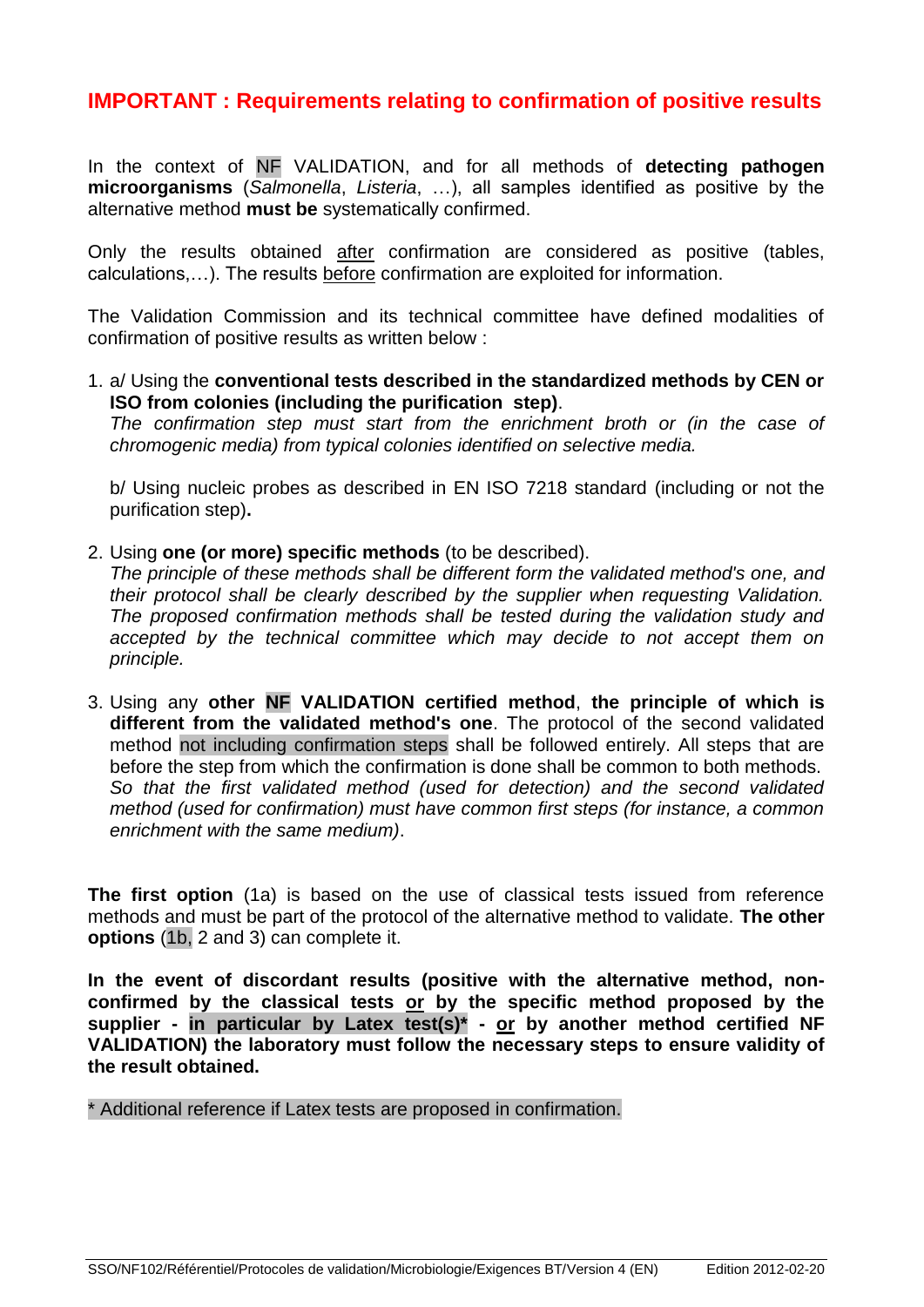### **Relative accuracy, relative specificity, relative sensitivity (section 5.1.1)**

#### <span id="page-6-0"></span>**MEASUREMENT PROTOCOL : INTERPRETATION OF SECTION 5.1.1.2**

The analyses shall be carried out on samples naturally contaminated or artificially contaminated with a target microorganism, and not contaminated, belonging to different food categories, representative of products usually subjected to this type of analysis (see appendix B – informative – of EN ISO 16140 standard: recommended categories).

The origin of the samples must be the most varied possible so as to reduce errors related to food specialities.

**Specific requirements of the technical committee:** The times of incubation chosen for performing the tests are the **minimum times specified** in the protocol of the method to validate.

#### **Interpretation of section 5.1.1.2.2 (Number of samples)**

The foods to analyse are subdivided into **five categories**, themselves subdivided into **types**. There must be at least **4 human food categories**. In each category, there must be three types of food, where a single type contains several food **matrices**. Refer to the requirements below for the studies of *Salmonella* and *Listeria*.

For example: in the "*meats*" category, the "*heat-processed*" type can be found, and in this type the matrices "*cooked meals, blood sausages, pâté*, etc."

#### **Specific requirements of the technical committee:**

Below the types of food who have to appear at least in a validation study of method of detecting *Salmonella*:

| Raw poultry (raw or frozen state):                                 | At least 20 samples (positive and negative) |
|--------------------------------------------------------------------|---------------------------------------------|
| Raw milk cheeses<br>(type fermented dairy products in appendix B): | At least 20 samples (positive and negative) |
| Eggs and by-products, including mayonnaise:                        | At least 20 samples (positive and negative) |

Below the types of food who have to appear at least in a validation study of method of detecting *Listeria*:

| Smoked fish:                                                                               | At least 20 samples (positive and negative) |
|--------------------------------------------------------------------------------------------|---------------------------------------------|
| Raw milk cheeses (= fermented dairy products): At least 20 samples (positive and negative) |                                             |
| Meat:                                                                                      | 3 types of products                         |

If the method studied includes a **protocol specific to a type or category of food**, this type or category must be tested.

#### If the validation scope includes one single food type within a food category, this particular food type is to be considered as a full category.

If the validation of the alternative method is requested for **animal feeding stuffs**, the samples of feeding stuffs for animals must be considered as a category and consequently tested.

If the validation of the alternative method is also requested for **environmental samples**, they can be considered as a category and at least three types of environmental products must be tested among the following:

- surface samples (these can be obtained using sponges),
- dust, sweepings, residues (on production lines, for example, cutters, vacuum cleaners),
- siphon brushes, drains,
- various types of water (washing, rinsing, etc.)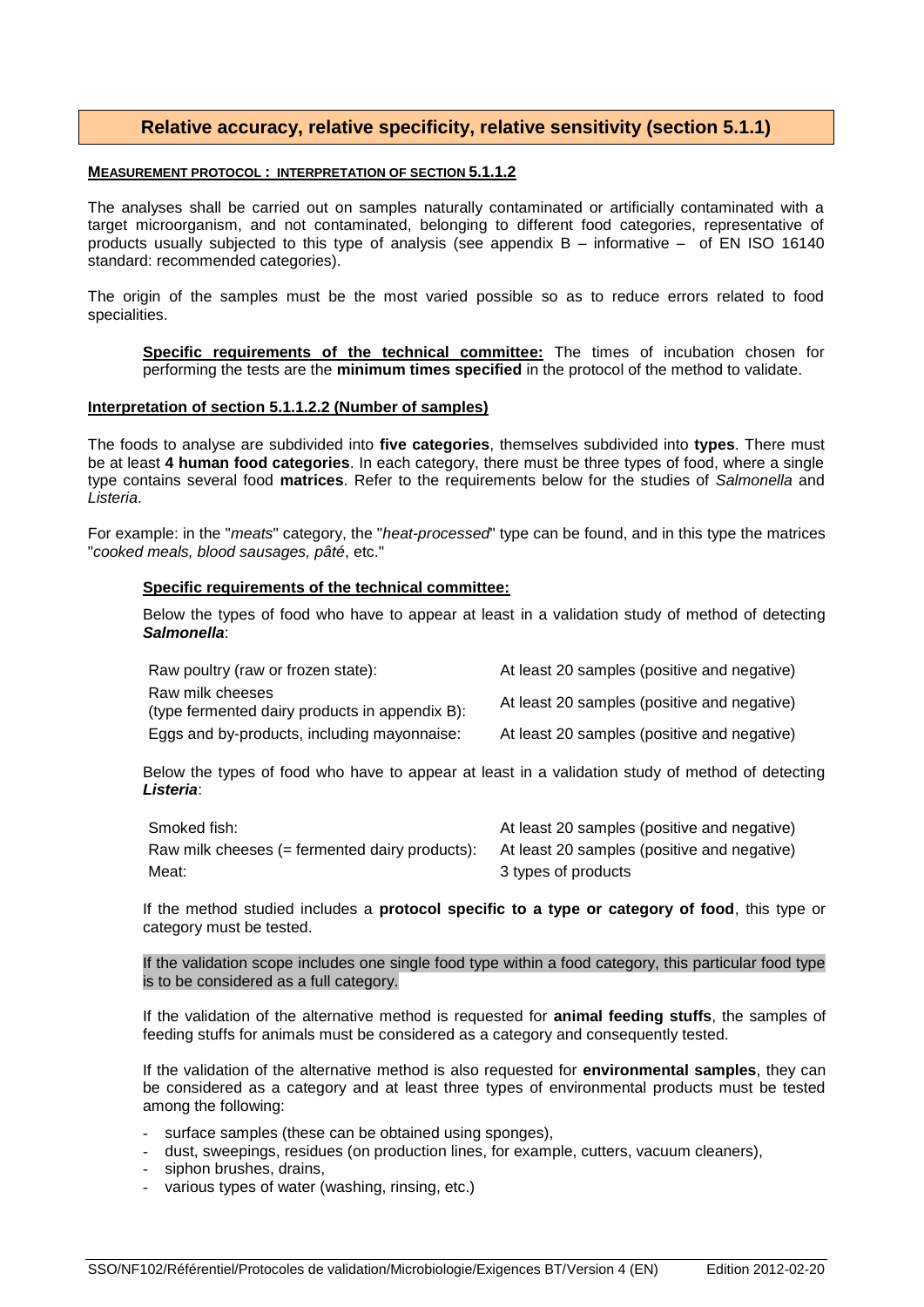The use of a neutralizing buffer as well as environmental sample collection protocol must be described by the expert lab in the study report.

The **veterinary samples** mentionned in appendix B.2 of the standard must be considered separately and not be included in the 5 categories defined above. These are samples for the detection of *Salmonella*. If the request for validation includes them, the same criteria as for the other samples must be applied, but with the corresponding reference method.

#### **Specific requirements of the technical committee:**

**Salmonella** study: if validation is requested for "environmental samples from primary **production stage**", it shall be considered as an additional category and the 4 following types of products shall be tested:

| Poultry faeces         | At least 20 samples (positive and negative) |
|------------------------|---------------------------------------------|
| Non faeces of poultry* | At least 20 samples (positive and negative) |
| Pork faeces            | At least 20 samples (positive and negative) |
| Non faeces of pork*    | At least 20 samples (positive and negative) |

*\* Example: internal organs, chipped eggs, water from trough, wipes, etc.*

If the validation of alternative method is restricted to certain categories, as the producer's request, it is possible to study only 1, 2, 3 or 4 categories.

Analyses shall be carried out singly **using both methods**. At least 60 products per category shall be analysed, with a minimum of 30 positive products.

If the protocol of the alternative method specifies a cold storage step (duration defined by the manufacturer), all samples which tested positive by both the alternative and reference methods during the preliminary accuracy study, must be re-tested after cold storage. This includes samples that previously showed discrepant results.

The expert laboratory must **systematically confirm** the **positive** samples of the alternative method, as well as all the **discordant** samples, and also all the samples of the reference method, even in the case of the validation of cold storage.

#### **ARTIFICIAL CONTAMINATION (SECTION. 5.1.1.2.3 - TEST SAMPLE PREPARATION):**

If it is not possible to acquire a sufficient number of naturally contaminated foods for each of the categories, artificial contamination of food samples is permissible. The expert laboratory must **justify** the difficulty in implementing naturally contaminated samples.

#### **Specific requirements of the technical committee:**

For the methods of detecting *Listeria* and *Salmonella*, the technical committee set a maximum rate of artificially contaminated samples:

- *Listeria* (spp and monocytogenes): 50% all categories of products

#### - *Salmonella*:

―Food samples‖ (under scope of EN ISO 6579 :2002 Standard): 85% all categories of products (i.e. 15% minimum of naturally contaminated samples)

"Environmental samples from primary production stage" (under scope of EN ISO 6579/Appendix D : 2007): 75% all categories of products (i.e. 25% minimum of naturally contaminated samples, with at most 4 samples from the same breeding)

If validation is requested for one matrix only, the requirements concerning natural contamination will be examined on a case by case basis when the study project is presented. The same applies to the methods for detecting microorganisms other than *Listeria* and *Salmonella* (e.g. *E.coli* O157).

The contamination **method** and contamination **levels** should enable samples to be obtained with a behaviour that is identical to that of naturally contaminated samples.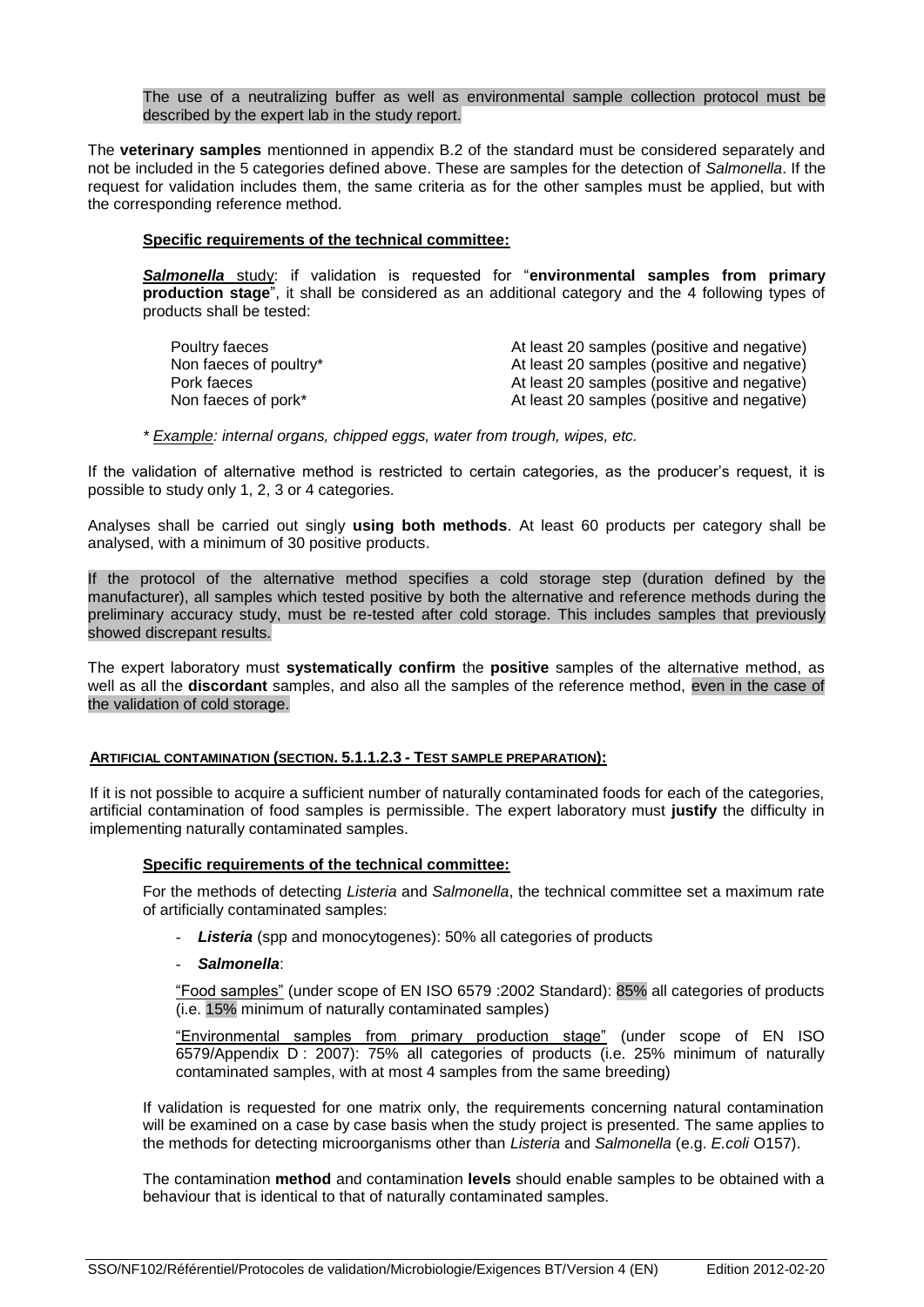**For** *Listeria* **and** *Salmonella*, the maximum level is setted at 30 bacteria/25g, determined after applying stress on a non-selective medium.

**For** *E.coli* **O157**, the maximum level is set at 15 bacteria/25g, with at least 1/3 of samples contaminated with less than 5 bacteria/25g.

The technical committee recommends that artificial contamination sources of samples are **varied**. In particular, a same strain and a same stress should not be used for all the products of a same category. A same strain cannot be used more than 6 times in total.

The microbial strains used should mostly be food isolates. Their origin must be known and specified. The strains used for contamination must be representative of those most commonly associated with the tested food categories.

The three options of contamination are the following ones:

- 1. Contamination by mixture with naturally contaminated samples of similar type
- 2. Contamination with isolated strains of the same type of product. Artificial contaminations must include at least a physical or chemical stress, representative of natural conditions. The laboratory must describe then demonstrate the stress of the strain at the time of inoculation (by comparing the counts obtained on selective and non-selective mediums: a difference of at least 0.5 log must be observed for at least 90% of the positive results in artificially contaminated samples). The laboratory must specify the medium(s) used.

Warning of the technical committee :

- For some strains of *Listeria monocytogenes* and *Listeria spp*, **applying positive cold may not constitute a stress**.
- In the case of *Salmonella* studies when validation is requested for the " Environmental samples from primary production stage'' category, the samples must be contaminated and left for at least 24 hours at ambient temperature (chemical and/or physical stress not recommended) in order to reach matrix stability and mimic natural contamination conditions. The contamination rates must be adapted to remain within reference thresholds.
- 3. The use of reference materials

#### **Specific requirements of the technical committee:**

The technical committee specifies the methodology described in the standard (see appendix D) as follows:

- **If at least 1 step is common** (see D1), inoculate the artificial contamination into the first common suspension.
- **If there is no common step**:
	- $\triangleright$  For solid samples:
		- fully homogenize the sample and individually inoculate each test sample, or
		- if the concentration of the first enrichment broth can be adjusted, for the alternative method and the reference method, obtain a first half suspension before inoculation. Inoculate before separation (see D2).
	- $\triangleright$  For liquid or easily homogenizable samples: inoculate directly into the sample, without diluting beforehand.

Regarding validation of methods growing colonies on agar, the following items must be included in the raw results part:

- Level of contamination flora
- Morphology of targeted colonies, if not typical : micro-colony, size, shape, color, halo,...
- Need to isolate again or not
- Presence of less than 5 colonies (state number)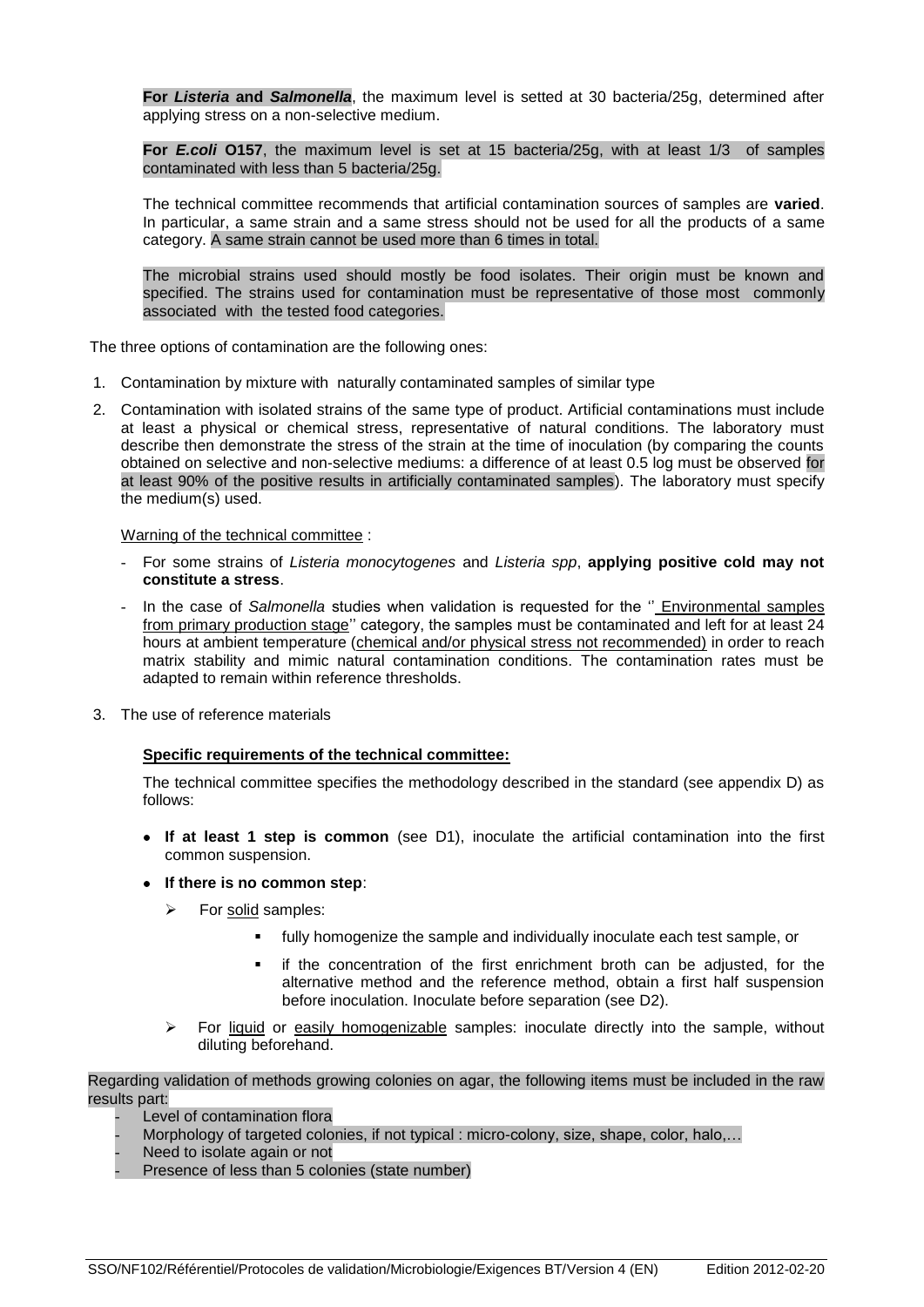For methods based on a different principle, it is recommended to bring as much information as possible on the level of the target microorganism (CT, Tm and inhibition pour PCR methods, agglutination for Latex tests, color intensity for lateral flow tests, etc).

#### **CALCULATION AND INTERPRETATION (SECTION 5.1.1.3)**

The results shall be exploited so as to define:

- Relative accuracy
- Relative specificity (before and after confirmation step)
- Relative sensitivity

For calculation and interpretation, refer to the tables 1 and 2 of EN ISO 16140 standard.

#### **Specific requirements of the technical committee:**

Construct a 3rd table listing the results by food type (see table 2 with as many extra lines as there are products tested, retaining only the first 5 columns: PA, NA, ND, PD, Sum).

For the artificially contaminated samples, the expert laboratory must provide **all the positive and negative raw results** in an appendix to the report, specifying the source of the strains and the type of contamination, the type of stress applied and result of the stress, as well as the theoretical level of contamination.

The expert laboratory must show the results obtained **before** and **after confirmation** in the same table.

In order to interpret the difference in sensitivity between the alternative method and reference method, the laboratory must also show the following calculations (if the positive results are confirmed):

- ― (PA+PD) / (PA+ND+PD) for the alternative method
- ― (PA+ND) / (PA+ND+PD) for the reference method

In the presentation of the results, the expert laboratory must specify whether the **positive deviations** are considered to be additional true positives or whether they are false positives.

### **Relative detection level (section 5.1.2)**

<span id="page-9-0"></span>The aim of this study is to determine the smallest contamination that can be detected in the sample.

#### **MEASUREMENT PROTOCOL (SECTION 5.1.2.2)**

Different **"food product/strain" combinations** must be tested using both alternative and reference methods, for **five food categories**.

If the validation of the alternative method is also requested for **environmental samples**, they can be considered as a category.

#### **Specific requirements of the technical committee**:

At least the following **types** of products must be tested:

- in a *Salmonella* study:
	- □ Dairy products category: "raw milk"
	- □ Environmental samples from primary production stage : "faeces (poultry or pork origin)"

**Note**: The contamination levels will be determined similarly to food products and will be proposed by the expert laboratory. The expert laboratory will choose the test strains according to the documentation publicly available (European surveys, ANSES - French Food Health & Safety Agency- reports etc.) which is a source of information on the prevalence of strains per sample type. The strains will be chosen according to the sample chosen and its origin.

- in a *Listeria* study: "raw milk", "smoked fish"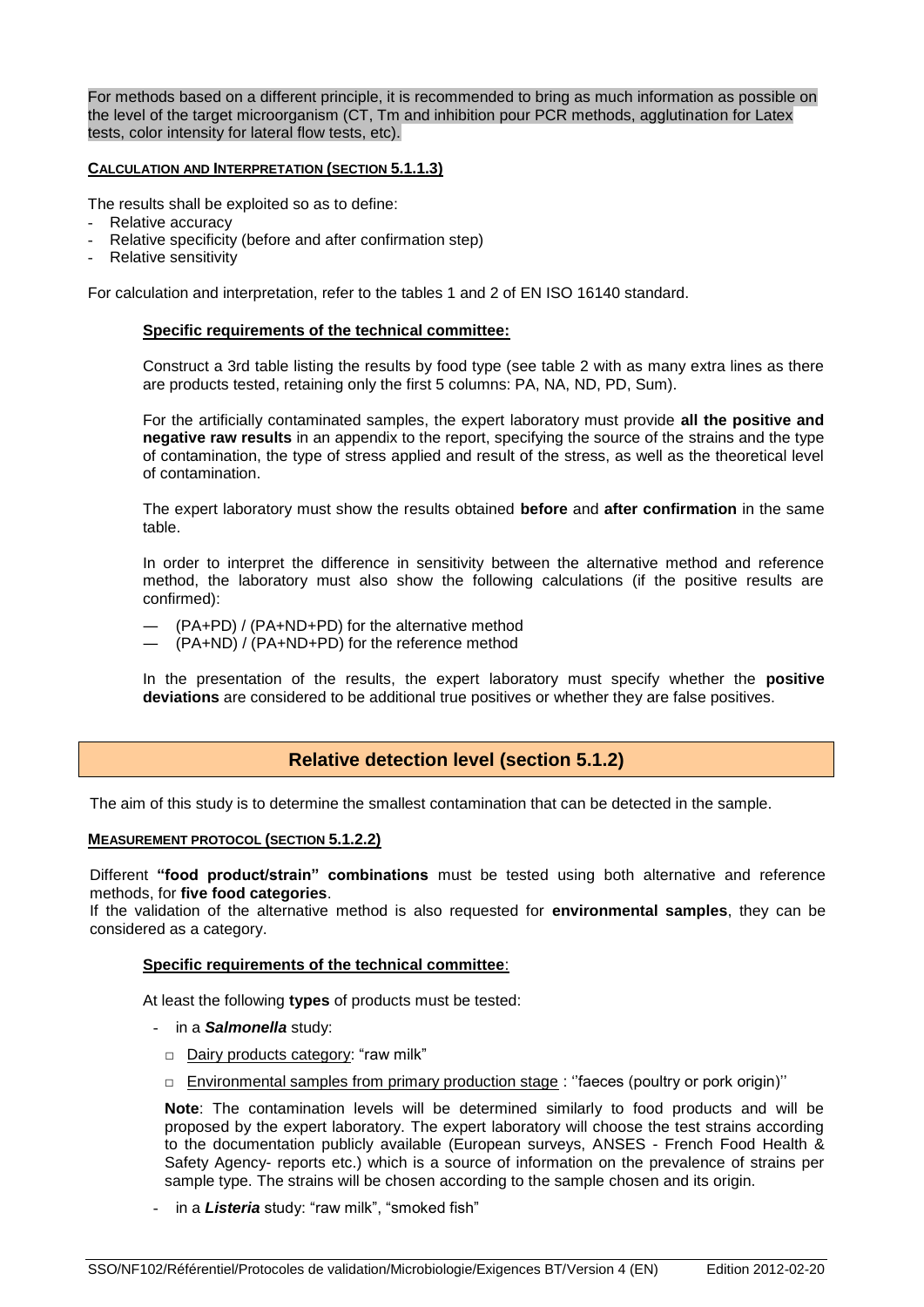For each "food product/strain" combination, at least 4 different levels of contamination shall be used, including negative control.

- The first shall be the "level zero".
- The second one shall be the level for which at least 50% of replicates will be positive for at least one of the methods.
- The third one shall be the level for which more than 50% but less than 100% of replicates will be positive for at least one of the methods.
- The fourth level will be such as 100 % of samples will be positive.

Remark: the laboratory may need to inoculate the inoculum to a level below 1 cell / 25g.

The background microflora contained in the matrix tested shall be evaluated.

#### **INTERPRETATION OF SECTION 5.1.2.2 OF EN ISO 16140 STANDARD (MEASUREMENT PROTOCOL, 4 TH PARAGRAPH)**

Replicate each combination (food product, contamination level) **separately 6 times**. **Perform the division of each replication** at the level of separation of the two methods (see appendix D) **and analyse each one of them with the alternative method and the reference method**.

If the first step of each method is identical (for example, same pre-enrichment broth), perform the **division** at the second step (case 1, appendix D).

Refer to the diagram in appendix 1 of this document.

If the two methods do not have a common step (if the first culture mediums, methodology or dilutions are different), individually inoculate each test sample.

Refer to the diagram in appendix 1 of this document.

In section 5.1.2.3 (Test sample preparation) and appendix D : "Replication" must be replaced by "division" in the text and the diagrams, and "*duplication*" replaced by "*division*" in the title of the appendix D. It is indeed the term "*division*" that is used in the English version of the standard used as reference. It appears that the term "re*plication*" comes from an incorrect translation into French. This is the step in which one separates the sample into two equal parts so as to analyse one by the reference method and the other by the alternative method.

The command of low contaminations is obtained through accurate calibration and experience acquired on the strains studied.

#### **Specific requirements of the technical committee:**

The medium used for the calibration, together with all the contamination protocols, be subject to the opinions of the technical committee by the expert laboratory prior to performing the comparative study. They must also be specified in the study report.

#### **Example given by the technical committee**

An example of **contamination and counting protocol for low rates** is given in appendix 2 of this document.

#### **INTERPRETATION OF RESULTS (SEE SECTION 5.1.2.4)**

The interpretation shall be done comparing both methods at each level of contamination and for each ―food/strain‖ combination.

The relative detection level shall be estimated by calculating the **50% detection limit (LOD50)**, with an associated confidence limit, according to the Spearman-Kärber method of calculation\* (Excel software is available). This detection limit estimates the contamination level that would correspond to 50% recovery.

Remark: if 100% of the samples are detected at the 1 cell/25g level, the study must be continued by starting from the level 1 gradually diluted.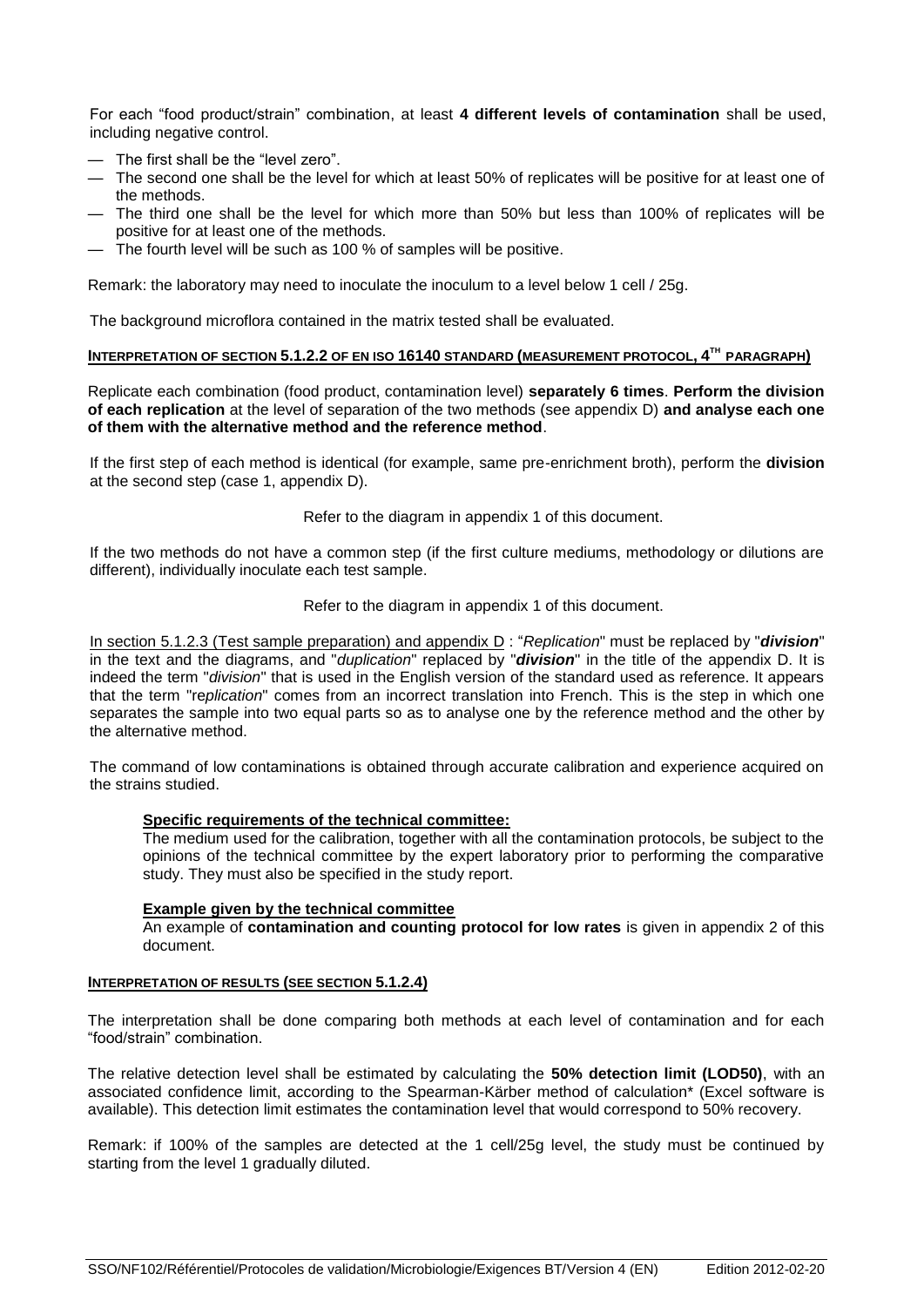*\* FDA. 2006. Final Report and Executive Summaries from the AOAC International Presidential Task Force on Best Practices in Microbiological Methodology. Appendix K. Statistics Working Group (Tholen, D. W., D. S. Paulson, B. Jarvis, D. M. Mettler, B. Lombard, K. Newton, M. A. Mozola, and A. D. Hitchins.) Report Part 4a - LOD50. <http://www.fda.gov/Food/ScienceResearch/LaboratoryMethods/ucm124900.htm>*

### <span id="page-11-0"></span>**Inclusivity and exclusivity (selectivity) of the alternative method (section 5.1.3)**

#### **MEASUREMENT PROTOCOL (SECTION 5.1.3.2)**

It must be defined by analysing at least of:

- 50 positive pure strains (target microorganisms)
- 30 negative pure strains (non-target microorganisms) famous to interfer with positive strains.

#### **Specific requirements of the technical committee**:

For *Salmonella*, the standard EN ISO 16140 limits the number of positive pure strains to 30, but the technical committee estimates that this number is insufficient in the event of a difficulty in interpretation. The technical committee maintain the requirement to 50 positive pure strains.

In addition, the technical committee has established a minimum list of target and non-target strains to be tested for *Salmonella* studies (see appendix 3).

However, **for some bacteria**, it may be difficult or even impossible to find 50 positive pure strains and the technical committee will reach a decision on a case by case basis on the number of strains to test.

Studies **Salmonella:** validation of "Environmental samples from primary production stage" category:

- If the protocol of the alternative method is the same as for other matrices, no specific test is required.

- If the protocol of the alternative method is specific to "environmental samples from primary production stage", test specifically for this category 50 pure positive strains for inclusivity study (comprising the strains listed in appendix 3) and 30 pure negative strains for exclusivity study (list to be proposed by the expert lab and submitted to to technical committee)

Criteria for selecting test strains are given in appendix G of EN ISO 16140 standard:

- the strains must be of food origin (or strains of faeces origin in case of "Environmental samples from primary production stage"). The real origin of a strain shall be known and recorded.
- the strains must be representative of those most commonly present, taking account of their geographical distribution and incidence.
- Strains shall be characterised biochemically, serologically and if relevant genetically.

The laboratory must ensure that there is consistency between the list of strains proposed (target and non target) and the expected phenotypic and/or genetic character of these strains. **The laboratory shall ensure the diversity of strains tested** (serotype and food origin). Any single *Salmonella* serotype shall be tested no more than twice.

#### **INTERPRETATION OF CHAPTER SECTION 5.1.2.4 (INOCULATION)**

Tests shall be performed **with the alternative method only**.

For positive strains (target microorganisms):

The inoculum level shall be between 10 and 100 times greater than the minimum relative detection level of the alternative method.

The Technical Committee recommends that volumes of roughly similar size to those used in current practices for the method be inoculated.

The complete protocol of the alternative method shall be used, including pre-enrichment step if existing. When false negative or doubtful results are obtained, the strain shall be tested again with both methods (alternative and reference).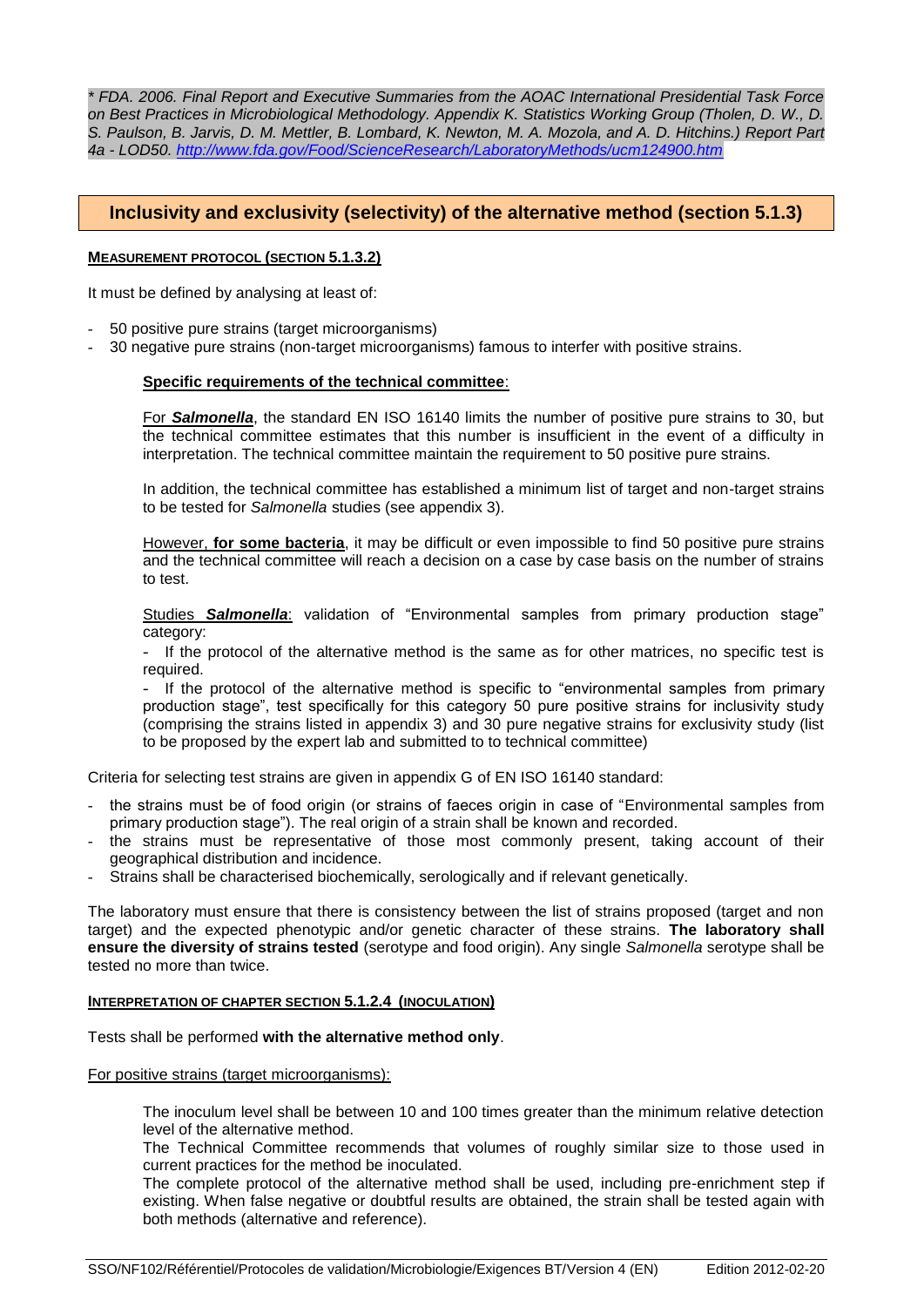**Specific requirements of the technical committee:** The confirmation method must also be implemented if an original method is used.

For negative strains (non-target microorganisms):

The final enrichment medium of the alternative method must be inoculated and incubated. If this medium is a selective broth this could be replaced by an appropriate non selective broth medium.

**Specific requirements of the technical committee:** The inoculum level must be in the order of the highest contamination level found in the food categories tested, and must be at least 105 cell/ml.

When the alternative method gives positive or doubtful results with non-target microorganisms, the test shall be repeated using the complete protocol, with the alternative method and the reference method.

Regarding validation of methods growing colonies on agar, the following items must be included in the raw results part:

- Morphology of non-targeted colonies
- Morphology of targeted colonies, if not typical : micro-colony, size, shape, color, halo,...
- Presence of less than 5 colonies (state number)

For methods based on a different principle, it is recommended to bring as much information as possible on the level of the target microorganism (CT, Tm and inhibition pour PCR methods, agglutination for Latex tests, color intensity for lateral flow tests, etc).

#### **EXPRESSION OF THE RESULTS (SECTION 5.1.3.3)**

Table 4 - Presentation of the results for the selectivity: the results concerning the reference method must be marked "if necessary", as the reference method is only used during additional testing for positive or doubtful results, and not systematically.

The expert laboratory keeps count of the target and non-target micro-organism suspensions used in the tests to ensure the relative detection level is reached.

When doubtful or non expected results are obtained, the test shall be performed again and in parallel with the reference method.

<span id="page-12-0"></span>Other published data that meets the requirements of the EN ISO 16140 standard may also be used by the expert laboratory to provide further information on this criteria.

## **Praticability of the alternative method**

#### **Others technical committee specific requirements, not asked by the EN ISO 16140 standard.**

A study of "**practicability**" shall be done. It concerns the alternative method only. Its aim is to test or obtain information on several criteria concerning the practical/adaptability aspect of the method. For each of these criteria, the method of communicating the criteria is defined with the user and the control mode of the criteria. Indeed, some criteria require communication on the packaging or instructions whereas others require communication on the NF VALIDATION certificate.

The data resulting from this study shall be incorporated in:

- the preliminary study report for the criteria 1, 2, 3, 4, 5, 6, 8, 9, 11, 12, 13,
- the interlaboratory study report for the criteria 7 and 10.

The list of the 13 criteria are as follows: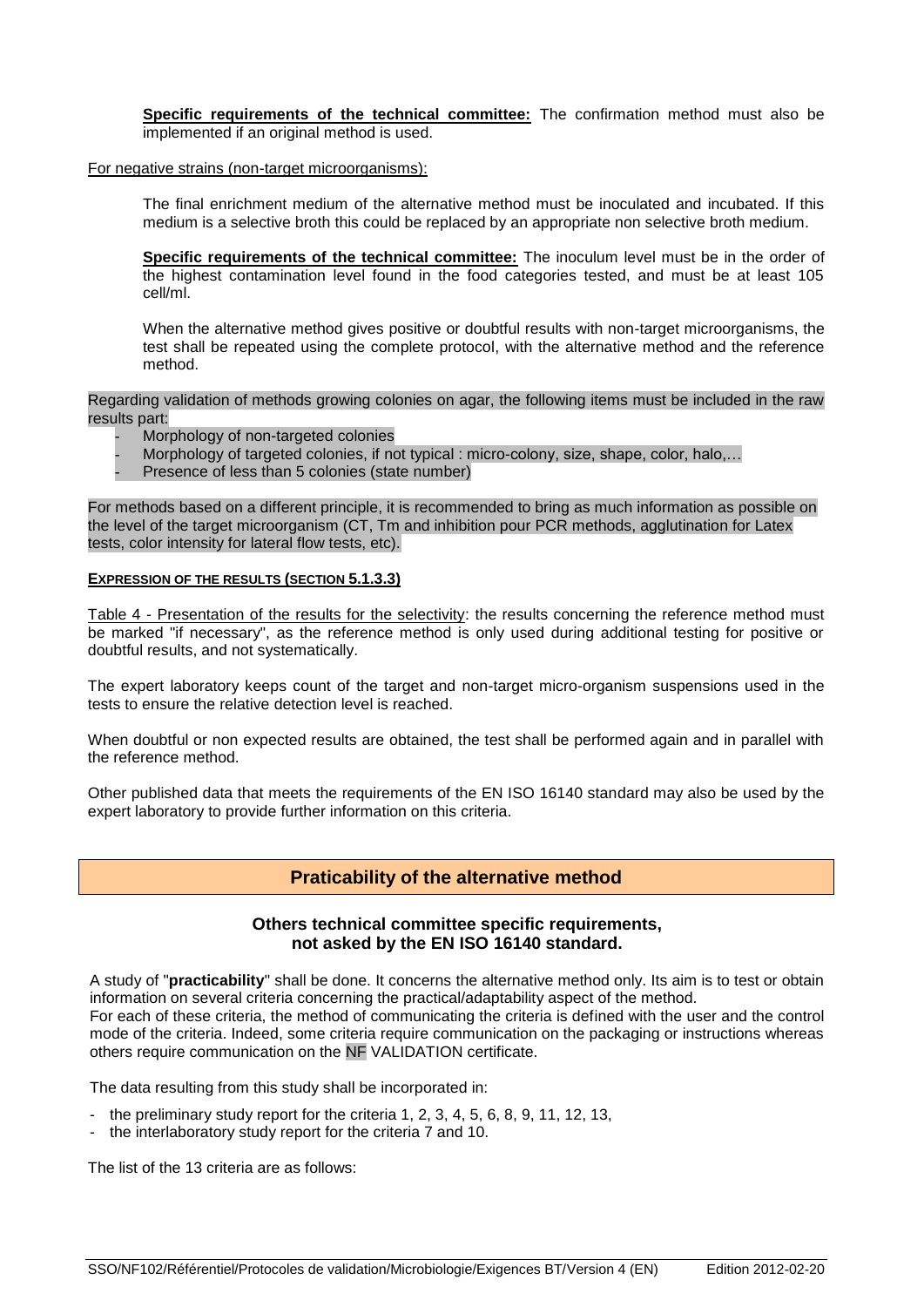|             | <b>Criteria to check</b>                                                                                                               | <b>Communication on the</b><br>criteria | <b>Method for checking</b><br>the criteria                                                                                                                                                                                                                    |
|-------------|----------------------------------------------------------------------------------------------------------------------------------------|-----------------------------------------|---------------------------------------------------------------------------------------------------------------------------------------------------------------------------------------------------------------------------------------------------------------|
| 1           | Conditioning mode of the elements<br>for the method                                                                                    | packaging or instructions               | verification by the expert<br>laboratory                                                                                                                                                                                                                      |
| $\mathbf 2$ | Volume of reagents                                                                                                                     | packaging or instructions               | verification by the expert<br>laboratory                                                                                                                                                                                                                      |
| 3           | Storage conditions of the elements<br>(+ time limit for unopened products)                                                             | packaging or instructions               | verification by the expert<br>laboratory that the conditions<br>exist                                                                                                                                                                                         |
| 4           | Methods of use after first use<br>(particularly existence of limit dates)                                                              | packaging or instructions               | verification by the expert<br>laboratory that the methods exist                                                                                                                                                                                               |
| 5           | Specific equipment or<br>premises required                                                                                             | instructions                            | verification by the expert<br>laboratory of the truthfulness of<br>the written elements                                                                                                                                                                       |
| 6           | Reagents ready to use or<br>reconstitute (where a procedure<br>exists)                                                                 | packaging or instructions               | verification by the expert<br>laboratory of the truthfulness of<br>the written elements                                                                                                                                                                       |
| 7           | Time to train an operative not<br>familiar with the method                                                                             | report                                  | measured by the expert<br>laboratory (possibility of using the<br>implementation times of the<br>collaborative laboratories) and<br>distributed in one of the following<br>3 categories: under 1 day,<br>between 1 day and one week,<br>longer than one week. |
| 8           | Real handling time/<br>Flexibility of the technique with<br>respect to the number of samples<br>to analyse, their bacterial load, etc. | report                                  | handling time measured in<br>comparison with the reference<br>method: less than, equal to or<br>greater than the handling time of<br>the reference method                                                                                                     |
| 9           | Time to obtain the results                                                                                                             | report and attestation                  | establishment of 2 cycles<br>describing each step in the<br>method only in terms of time:<br>- 1st cycle: negative samples<br>- 2nd cycle: positive samples                                                                                                   |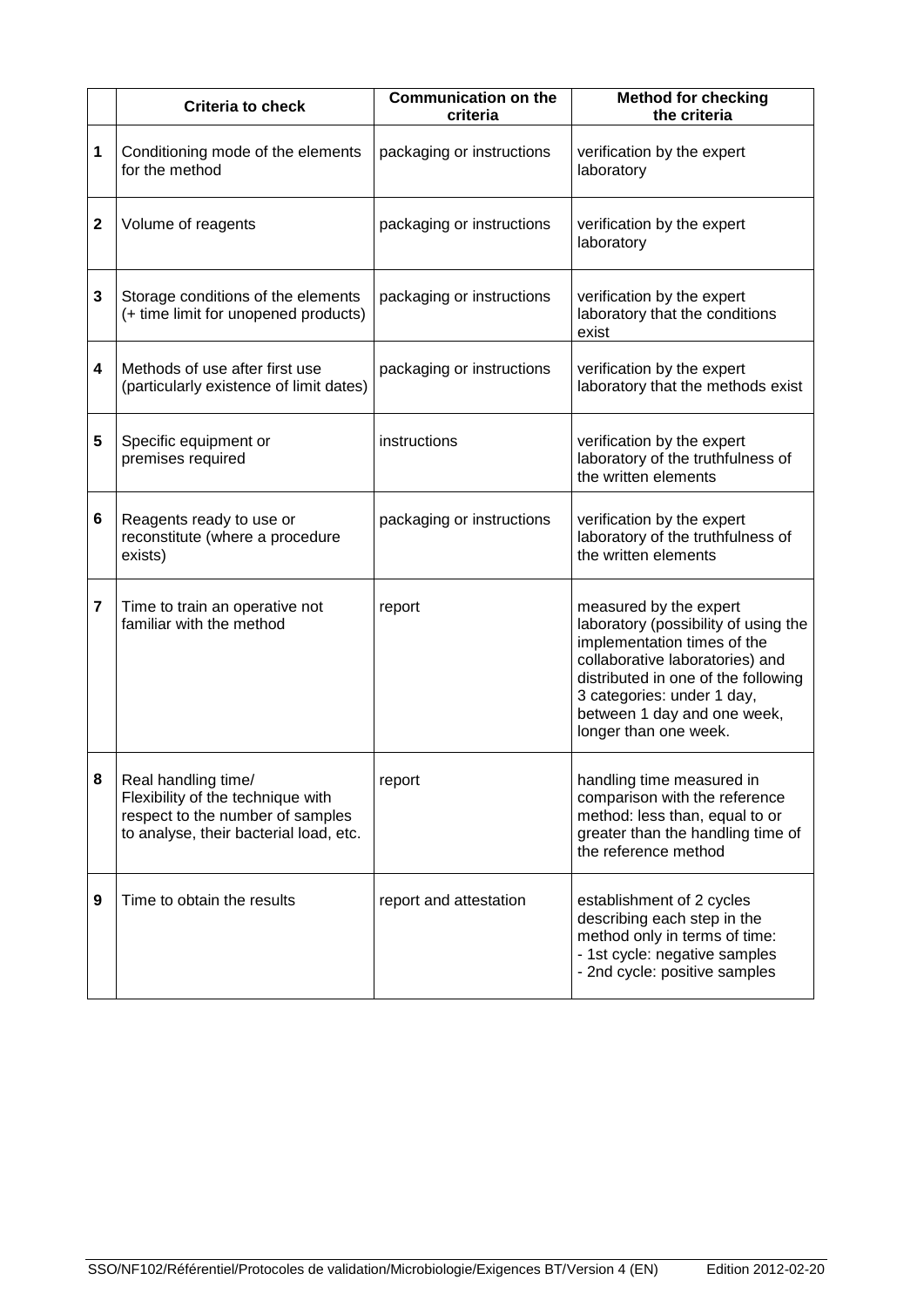|      | <b>Criteria to check</b>                                    | <b>Communication on the</b><br>criteria | <b>Method for checking</b><br>the criteria                                                                                                                                                                                                                                     |
|------|-------------------------------------------------------------|-----------------------------------------|--------------------------------------------------------------------------------------------------------------------------------------------------------------------------------------------------------------------------------------------------------------------------------|
|      | <b>10</b> Type of operator qualification                    | report                                  | specified by the expert laboratory<br>with respect to the level required<br>for the reference method:<br>identical level or different from<br>the one required for the<br>reference method<br>(the expert laboratory can use<br>the data of the collaborative<br>laboratories) |
| 11 I | Common steps with the reference<br>method                   | report                                  | verification by the expert<br>laboratory                                                                                                                                                                                                                                       |
|      | 12 If there is one, traceability of the<br>analysis results | instructions                            | verification by the expert<br>laboratory                                                                                                                                                                                                                                       |
| 13   | Maintenance by the laboratory                               | report                                  | time and frequency                                                                                                                                                                                                                                                             |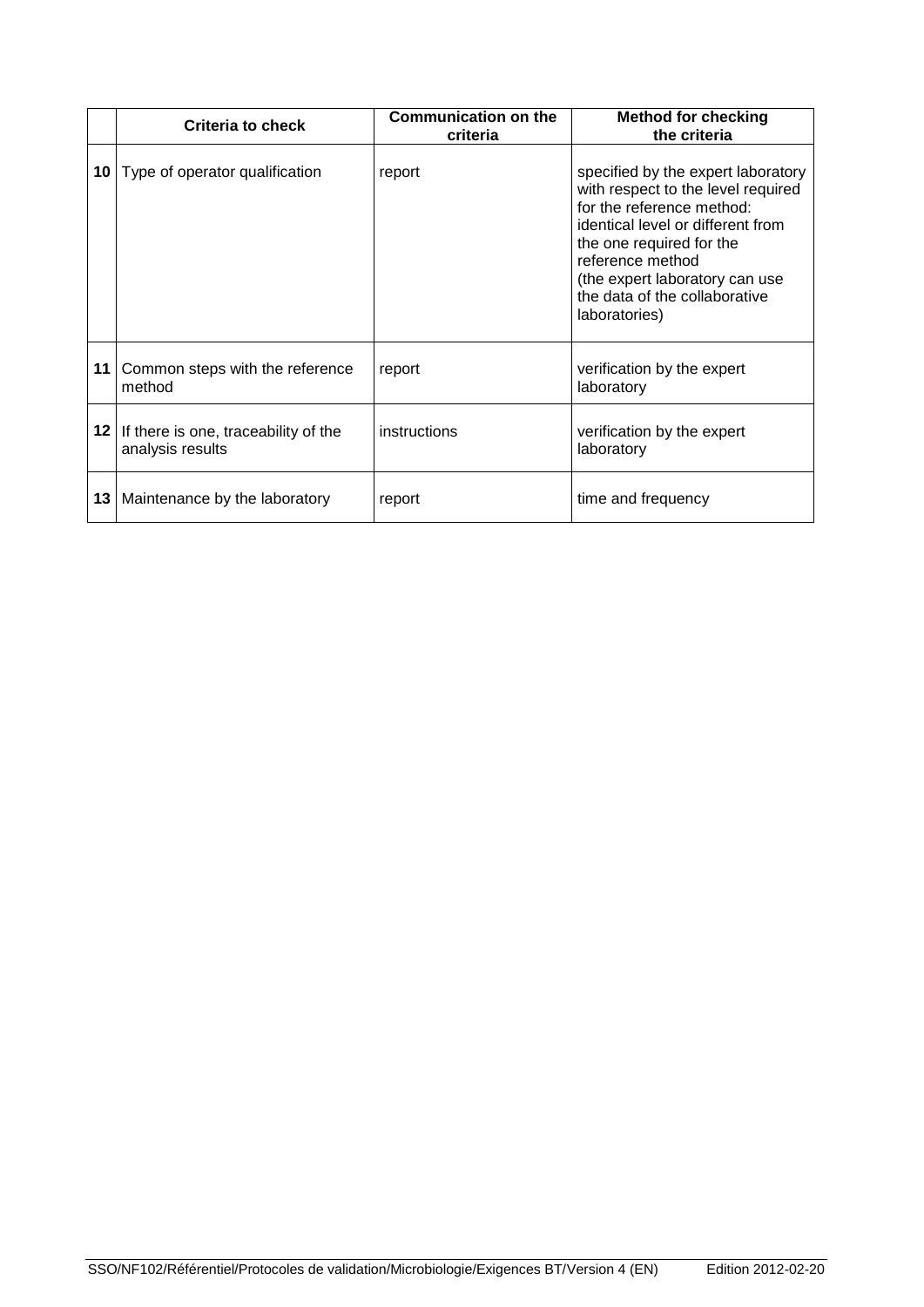# **QUALITATIVE METHODS :**

# **INTERLABORATORY STUDY**

# <span id="page-15-0"></span>**(section 5.2 of EN ISO 16140 standard)**

The aim of the interlaboratory study is to determine the variability of the results obtained in a number of laboratories using identical samples.

# **NOTE: compilation of the interlaboratory study results**

For qualitative methods, two interlaboratory studies carried out on the same product can be compiled only after the go-ahead from the Technical Committee, and only if the following conditions are met:

- there are 10 different laboratories
- the analysis protocols are exactly the same from one study to the next
- all the planned studies in the project have been executed
- the set of results obtained by each collaborative laboratory are complete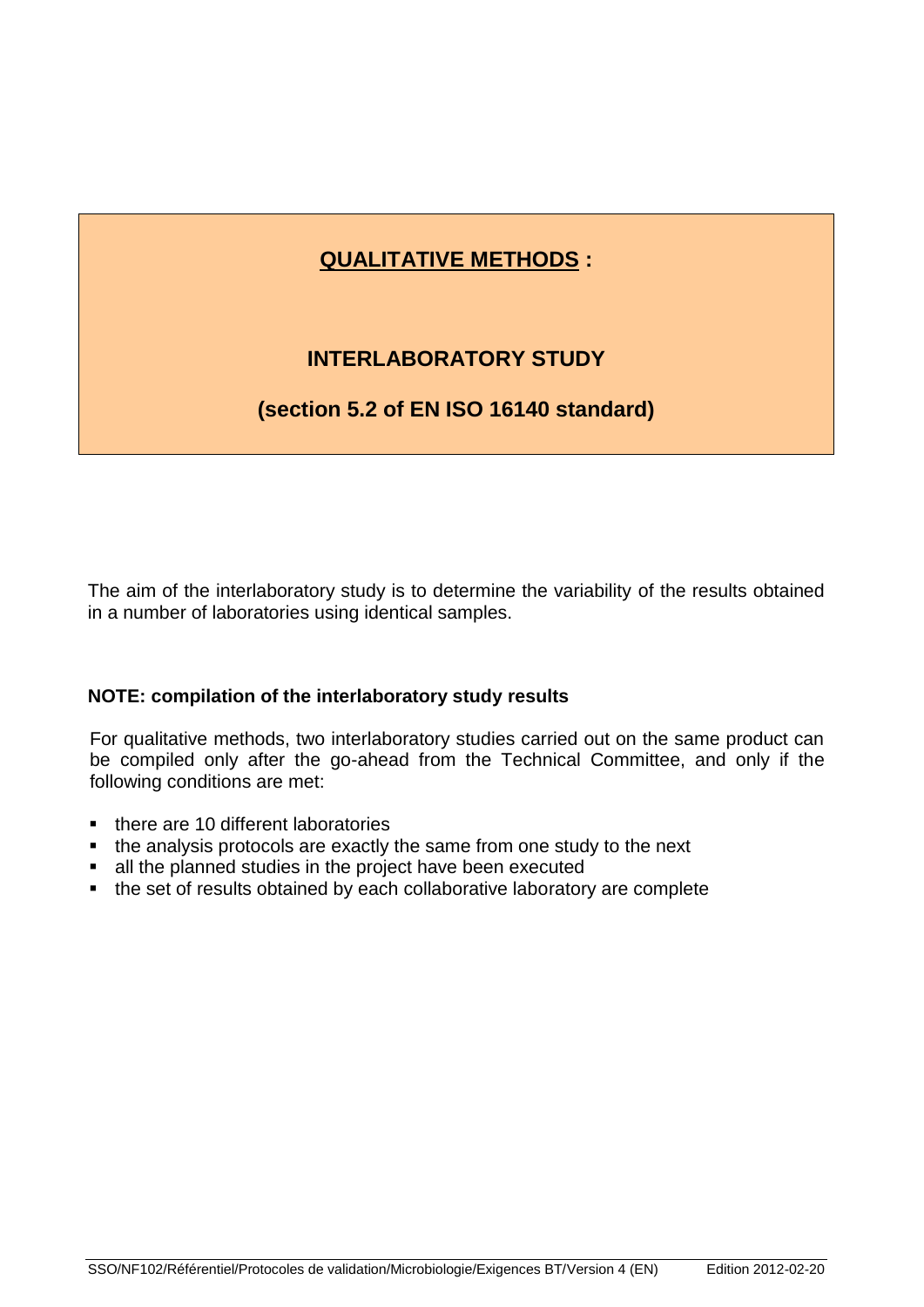There must be enough laboratories to ensure **usable results are presented from at least ten laboratories**.

A food product will be **artificially** contaminated with the target micro-organism. Reference materials may be used.

It is recommended to select a food type that is relevant with regards to the targeted microorganism. The level of contamination flora must be at least 10 $3$  CFU per mL or g, unless otherwise informed by the Technical Committee.

The laboratory shall determine and indicate the levels of associated flora in the matrix. The sample must contain a representative base flora, which also must remain stable during transport.

**Specific requirements of the technical committee**: When the interlaboratory study is conducted on a sample of milk, the laboratory must ensure that the level of the natural microflora is at least 1 X 10<sup>3</sup> CFU/ml or reaches this level by adding raw milk (in reasonable proportions).

Note: Where the interlaboratory validation study has already been completed with samples of milk containing levels below  $10<sup>3</sup>$  CFU/ml, the study need not be repeated.

Each sample shall be individually contaminated to at least 3 contamination levels:

- level 0
- level slightly higher than the relative detection level
- level 10 times the previous level

*e.g., 0; 3; 30 cells / 25g*

At least 8 samples per level shall be prepared, making 24 samples in all for each laboratory.

Laboratories shall analyse each sample by the **alternative** method **and** by the **reference** method.

If the first stage of culture is different for each method, the number of samples should be doubled. A total of 240 results per method must be obtained.

The interpretation of the results shall be realized according to EN ISO 16140 standard (see tables §5.2.2.1 and calculation of percentages of relative specificity, sensitivity and accuracy).

#### **Specific requirements of the technical committee**:

For the **sensitivity** percentage, an additional calculation shall be performed by **combining levels L1 and L2**. The statistic interpretation calculations described in appendix L of the standard shall be made in every case. If the value of the odds ratio is greater than 1 (meaning concordance is less probable than discordance), the exact statistical test described in section L.4.2 must be used.

If the alternative method has several protocols, the interlaboratory study will **not be conducted systematically for each of the protocols**. The technical committee will propose the protocol(s) to be tested, according to the corresponding matrices. Indeed, the standard EN ISO 16140 can lock the variability of the method by means of the accuracy study on the naturally contaminated samples.

#### **Interpretation of appendix H – Guidelines relating to the organisation and management of interlaboratory studies:**

Concerning the preparation of food samples (H.1), the technical committee estimates that the homogeneity and stability studies are unnecessary for the qualitative methods. The laboratory must check that the mixture is sufficiently stable over several days in transport and preservation conditions.

Concerning the transport of the samples (H.2), the technical committee knows by experience that the posting and distribution test recommended in the standard is difficult to perform by the expert laboratory. Moreover, the technical committee considers that the organising laboratories must give priority to refrigerating rather than freezing the samples. Indeed, freezing may lead to a risk of losing pathogenic bacteria for samples of a low contamination rate. Hence, the technical committee will decide for each study on whether or not the samples can be frozen for transport.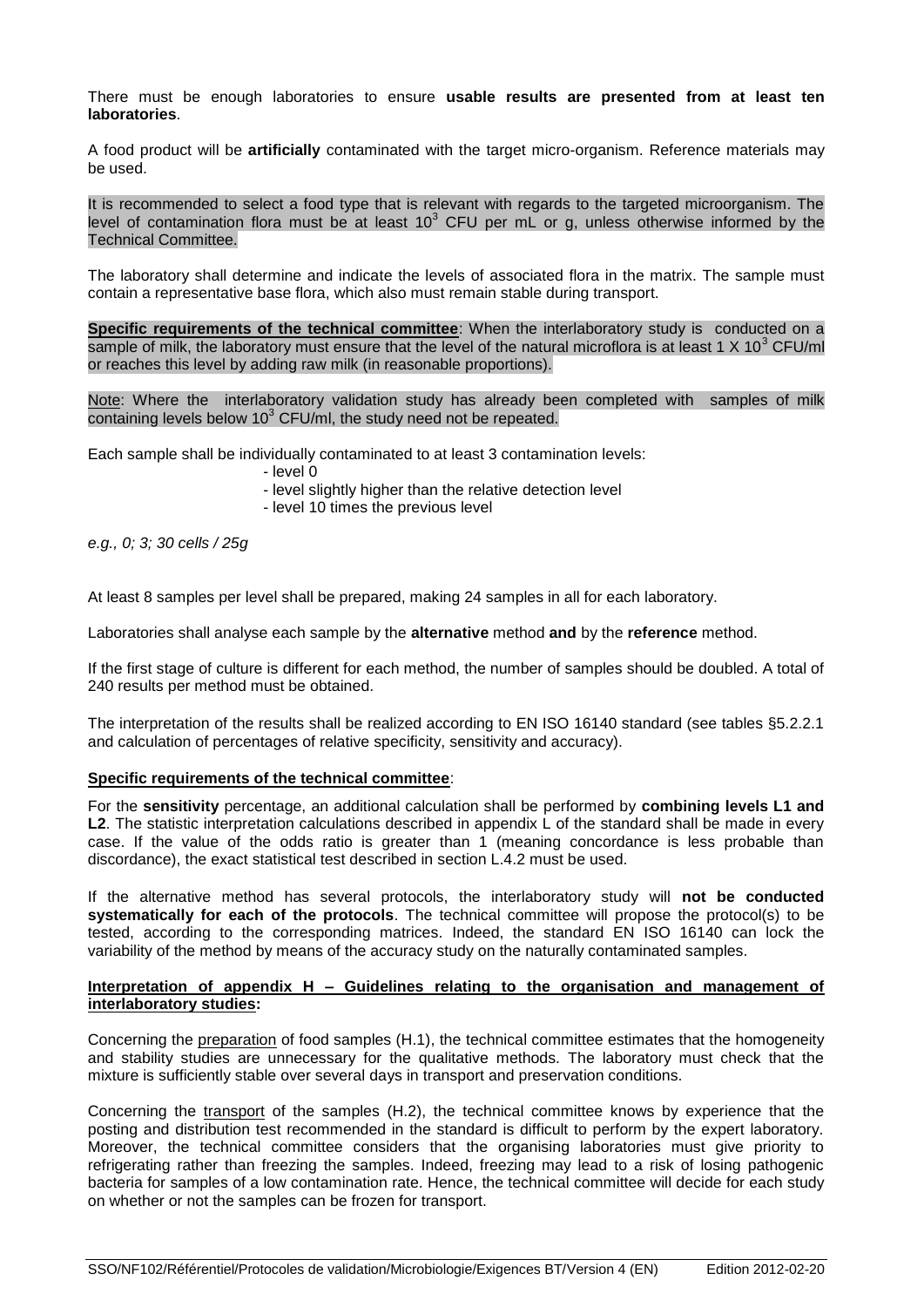Concerning refrigeration, the following conditions (defined by the technical committee) are applied: *the temperature of the samples during transport must be less than or equal to 8°C and, on arrival at the laboratory, between 0°C and 8°C.*

Concerning the organisation of the interlaboratory study (H.3), in the  $2^{nd}$  paragraph (confirmation of the sample quality), the enumeration of the total bacterial count must be performed on a specific additional sample prepared by the expert laboratory.

Using branded media from different batches causes further variability.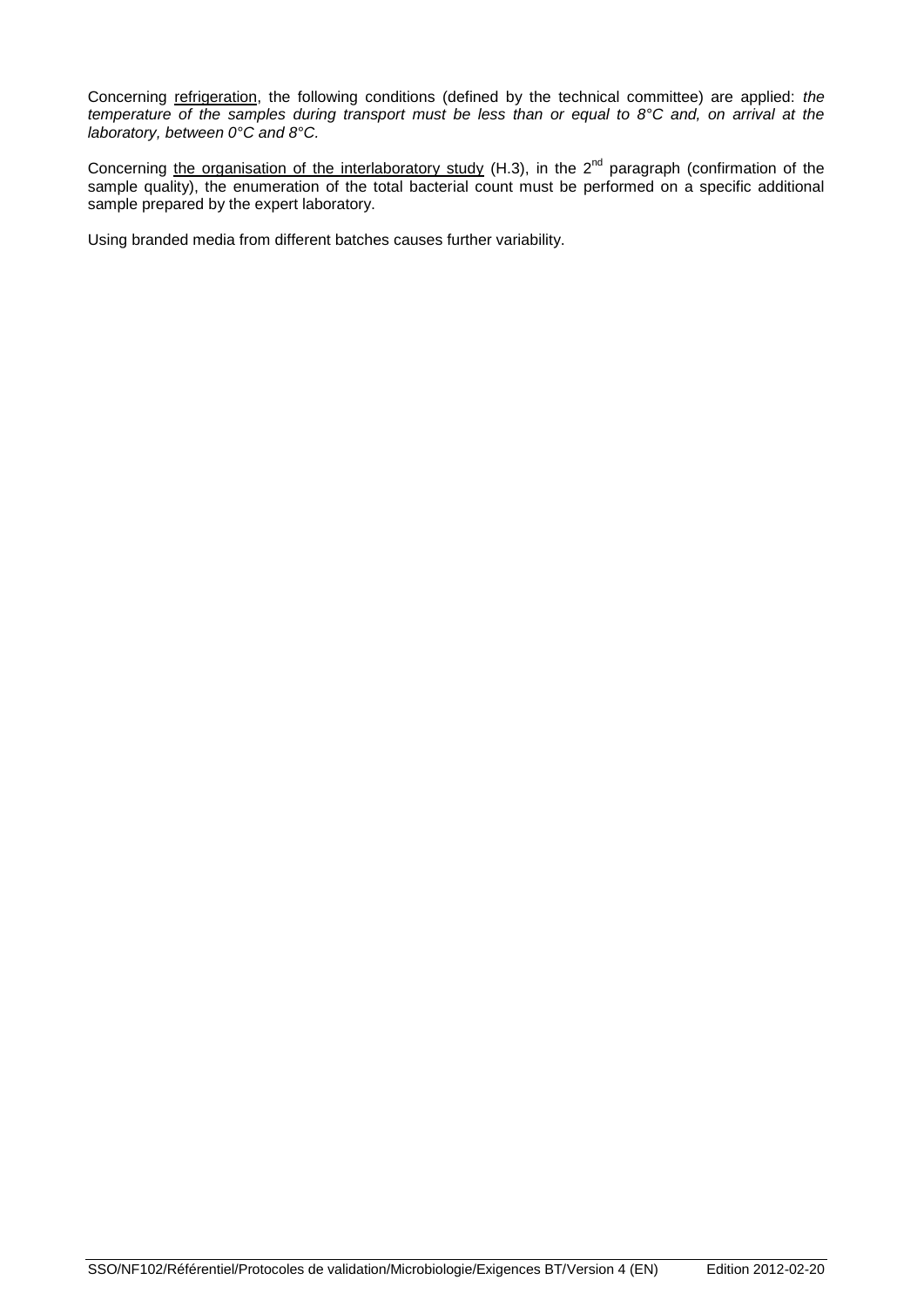# **QUANTITATIVE METHODS :**

# <span id="page-18-0"></span>**COMPARATIVE STUDY OF THE METHODS**

# **(section 6.2 of EN ISO 16140 standard)**

The purpose of this study is to compare the performances of the alternative method against to those of the reference method, testing the following parameters :

- Linearity and relative accuracy
- Relative sensitivity

And to determine the following parameters for the alternative method :

- Detection and quantification limits
- Specificity and selectivity
- Praticability

**General remark**: the "quantitative methods" section of the EN ISO 16140 standard was proposed by a biostatistician. It includes many statistical formulae and was designed as a complete tool for laboratories wanting to make the calculations themselves. It is possible to do away with some formulae in the standard by using commercially available calculation software. The expert laboratory must nevertheless have the expertise in statistics to perform the calculations and interpretations successfully.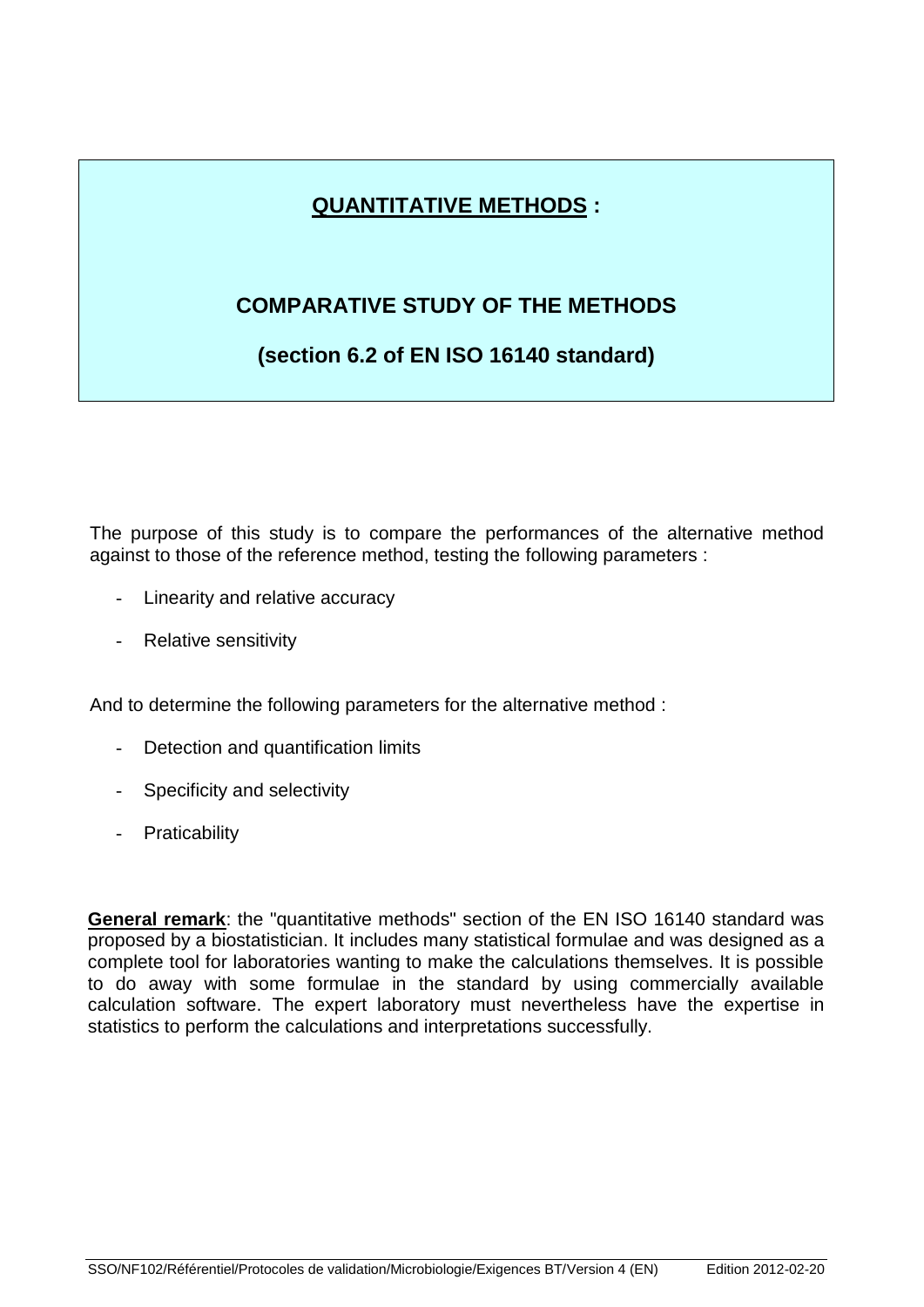### **Linearity and relative accuracy (section 6.2.1)**

<span id="page-19-0"></span>The result obtained after conversion of the signal to the number of cells shall be validated. The conversion procedures are not taken account of in this validation: they depend on the appliance used. The final graph is what must be linear, not the signal.

#### **MEASUREMENT PROTOCOL (SECTION 6.2.1.2)**

#### **Specific requirements of the technical committee:**

The number of samples planned for the standard is low with respect to the requirements of AFNOR VALIDATION in force before the application of the standard EN ISO 16140. That is why we recommend the following modalities, based on the **separation of the two protocols (linearity and accuracy)**:

For the two protocols (linearity and accuracy), among the **five** categories requested, there must be at least **4 human food categories**. The origin of the samples must be the most varied possible so as to reduce errors related to food specialities.

If the method studied includes a **protocol specific to a type or category of foo**d, this type or category must be tested.

If the validation scope includes one single food type within a food category, this particular food type is to be considered as a full category.

If the validation of the alternative method is requested for **the animal feeding stuffs**, the samples of animal feed must be considered to be a category and consequently must be tested.

If the validation of the alternative method is also requested for the **environmental samples**, they can be considered as a category and three types of environmental products must be tested from among the following:

- surface swabs (these can be made using sponges). *Note: some thought is needed on samples taken by contact box, which are outside the scope of the AFNOR VALIDATION mark*
- dust, sweepings, residues (on production lines, for example, cutters, vacuum cleaners),
- siphon brushes, drains,
- various types of water (washing, rinsing, etc.)

The use of a neutralizing buffer as well as environmental sample collection protocol must be described by the expert lab in the study report.

During presentation of the draft study, the Technical Committee will rule on the matrices and categories to be used depending on the micro-organism being sought.

#### **LINEARITY:**

Select **5 categories** of food so as to take **one matrix per category** (linearity is defined as "Ability of the method (...) with a given matrix").

Take **one strain per matrix**. Artificially contaminated samples must be used.

For each matrix, **5 levels** will be obtained by successive dilutions of the micro organism suspension (that is placed in the matrix - see section 6.2.1.2). If it is a liquid product, the sample shall be diluted. Carry out **2 repetitions at least per level** from the parent suspension (interpretation of appendix M).

Generally, it is advisable not to use a level corresponding to the counting of small numbers (in the sense of the standard ISO 7218).

The analysis will be performed by the **alternative method** and also by the **reference method**, to enable the relative sensitivity to be calculated. If reference materials are not used, the implementation of the reference method on the initial suspension enables an initial determination value to be obtained.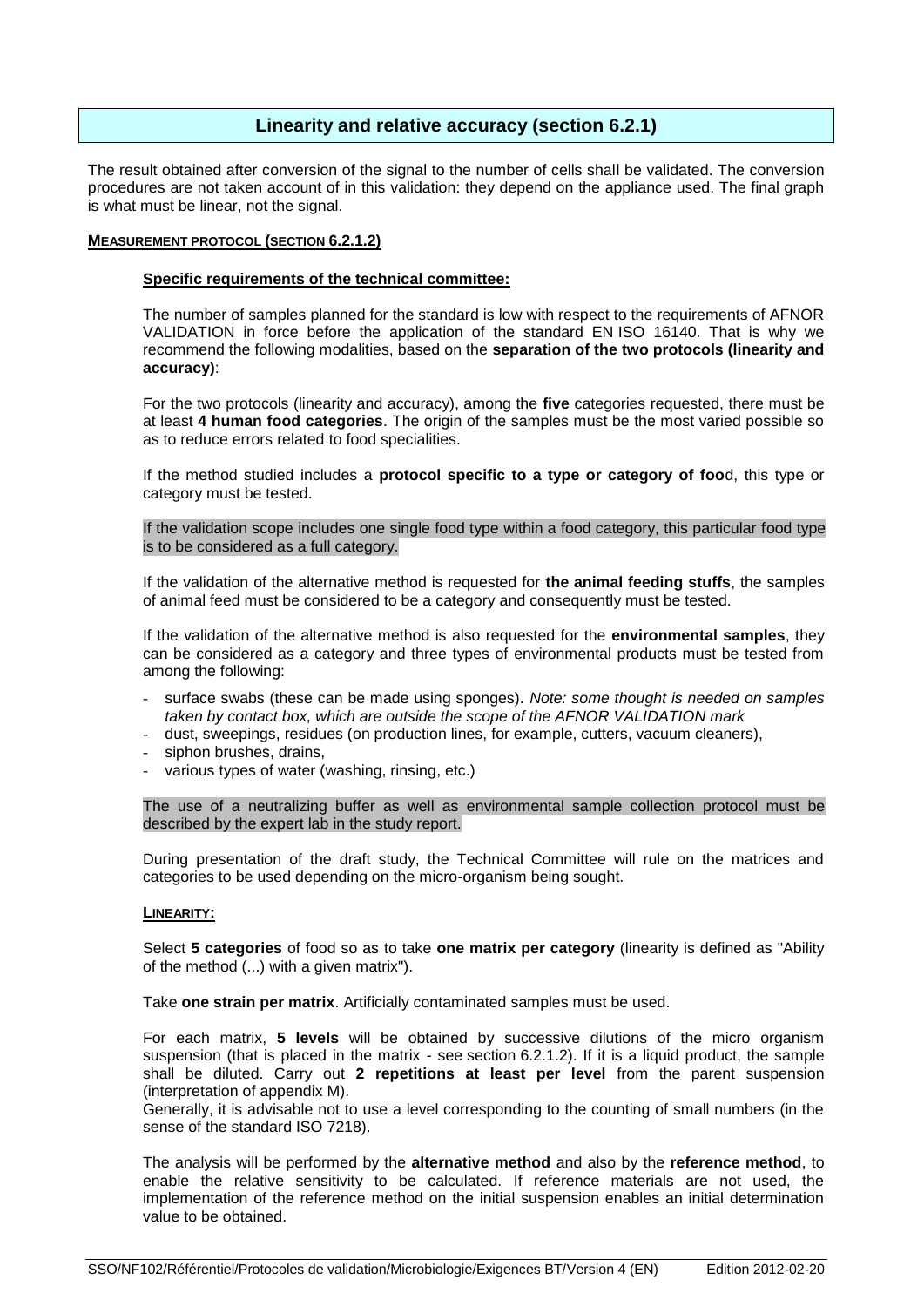In all, at least 100 analyses shall be performed (5 categories x 5 levels x 2 repetitions (minimum) x 2 methods).

#### **ACCURACY:**

Select **5 categories** of food. For each category, **10 positive samples** – naturally contaminated if possible – must have statistically exploitable results. The samples for which the results are not statistically exploited must also figure in the report.

The foods to analyse are subdivided into **categories**, themselves subdivided into **types** (see appendix B). In each category, there must be three types of food, where a single type contains several food **matrices**. For example: in the "meats" category, the "*heat-processed*" type can be found, and in this type the matrices "*cooked meals, blood sausages, pâté, etc.*"

The samples must be the most varied as possible within a single category. Except in the case of impossibility, the products must be chosen from among **3 different types**.

**Two repetitions** will be performed per sample and the analysis will be realised by **both method**s.

In all, 200 analyses will be performed (5 categories x 10 samples x 2 repetitions x 2 methods).

#### **CALCULATIONS (SECTION 6.2.1.3)**

#### **Specific requirements of the technical committee:**

The results of the linearity can be used on the basis of 1 level per matrix and provided that the strain was stressed.

Beside the calculations required by the standard EN ISO 16140, calculate the **repeatability** for the two methods and the **bias** between the two methods, according to the calculation method used for the interlaboratory study (see section 6.3.5 and section 6.3.6 of the standard). These results will provide **additional information** for the **accuracy** criteria.

## **Detection and quantification limits (section 6.2.2)**

#### <span id="page-20-0"></span>**MEASUREMENT PROTOCOL AND SAMPLES (SECTION 6.2.2.3)**

The main document in the standard concerns the instrumental methods and does not give rise to any special interpretation problems. The notes concern counting methods.

#### **Specific requirements of the technical committee:**

Take **3 levels** and **replicating six times** per level from a suspension of microorganisms, which would provide a minimum level of information. The determination will be performed **with the alternative method only.**

Given the low levels sought, the Technical Committee recommends verifying contamination in the suspensions used for inoculating the samples, counting the values from at least 10 boxes to this end.

### **Relative sensitivity (section 6.2.3)**

<span id="page-20-1"></span>The protocol is the same as the linearity protocol (see interpretation of section 6.2.1.2). For calculations, refer to standard EN ISO 16140.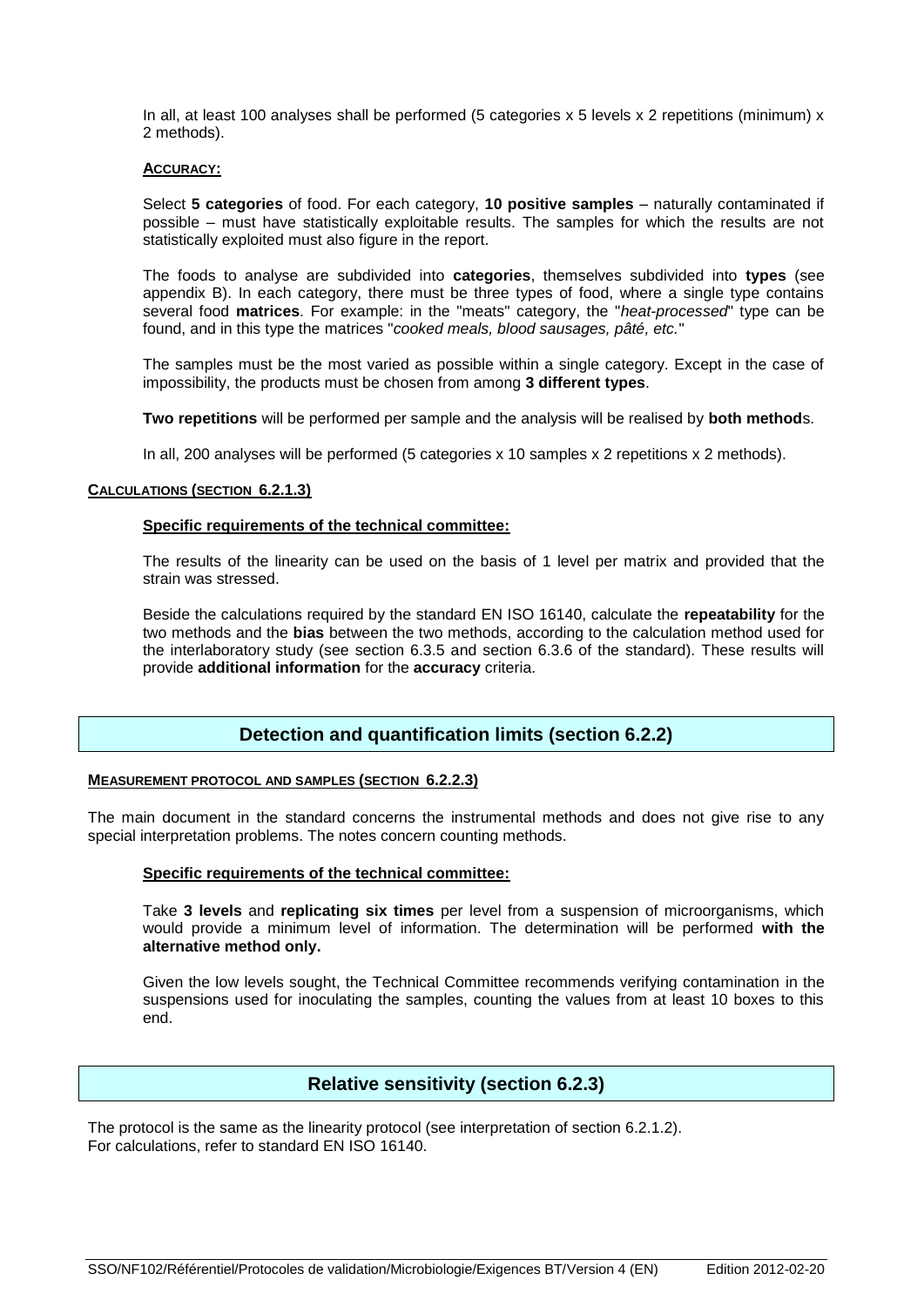## **Specificity and selectivity (section 6.2.4)**

<span id="page-21-0"></span>It is indeed inclusivity/exclusivity, as for the qualitative methods.

Concerning the **total bacteria**, the study of selectivity is unnecessary as there are no "non-target" strains.

As far as any other evaluation is concerned, adopt the measuring protocol shown in section 6.2.4.2.

The selectivity study need not be performed if published data already exists meeting EN ISO 16140 requirements.

### **Others characteristics of the alternative method (section 6.2.5)**

<span id="page-21-1"></span>In this section, the standard requests documenting other characteristics of the alternative method (stability, reliability, robustness, etc.) that lie **outside the scope of third party validation**.

#### **Specific requirements of the technical committee:**

A study of "**practicability**" will be done. It concerns the alternative method only. Its aim is to test or obtain information on several criteria concerning the practical/adaptability aspect of the method.

For each of these criteria, the method of communicating the criteria is defined with the user and the control mode of the criteria. Indeed, some criteria require communication on the packaging or instructions whereas others require communication on the NF VALIDATION certificate.

The data resulting from this study shall be incorporated in:

- the preliminary study report for the criteria 1, 2, 3, 4, 5, 6, 8, 9, 11, 12, 13,
- the interlaboratory study report for the criteria 7 and 10.

The list of the 13 criteria are as follows:

|   | <b>Criteria to check</b>                                                   | <b>Communication on the</b><br>criteria | <b>Method for checking</b><br>the criteria                                              |
|---|----------------------------------------------------------------------------|-----------------------------------------|-----------------------------------------------------------------------------------------|
| 1 | Conditioning mode of the elements<br>for the method                        | packaging or instructions               | verification by the expert<br>laboratory                                                |
| 2 | Volume of reagents                                                         | packaging or instructions               | verification by the expert<br>laboratory                                                |
| 3 | Storage conditions of the elements<br>(+ time limit for unopened products) | packaging or instructions               | verification by the expert<br>laboratory that the conditions<br>exist                   |
| 4 | Methods of use after first use<br>(particularly existence of limit dates)  | packaging or instructions               | verification by the expert<br>laboratory that the methods exist                         |
| 5 | Specific equipment or<br>premises required                                 | instructions                            | verification by the expert<br>laboratory of the truthfulness of<br>the written elements |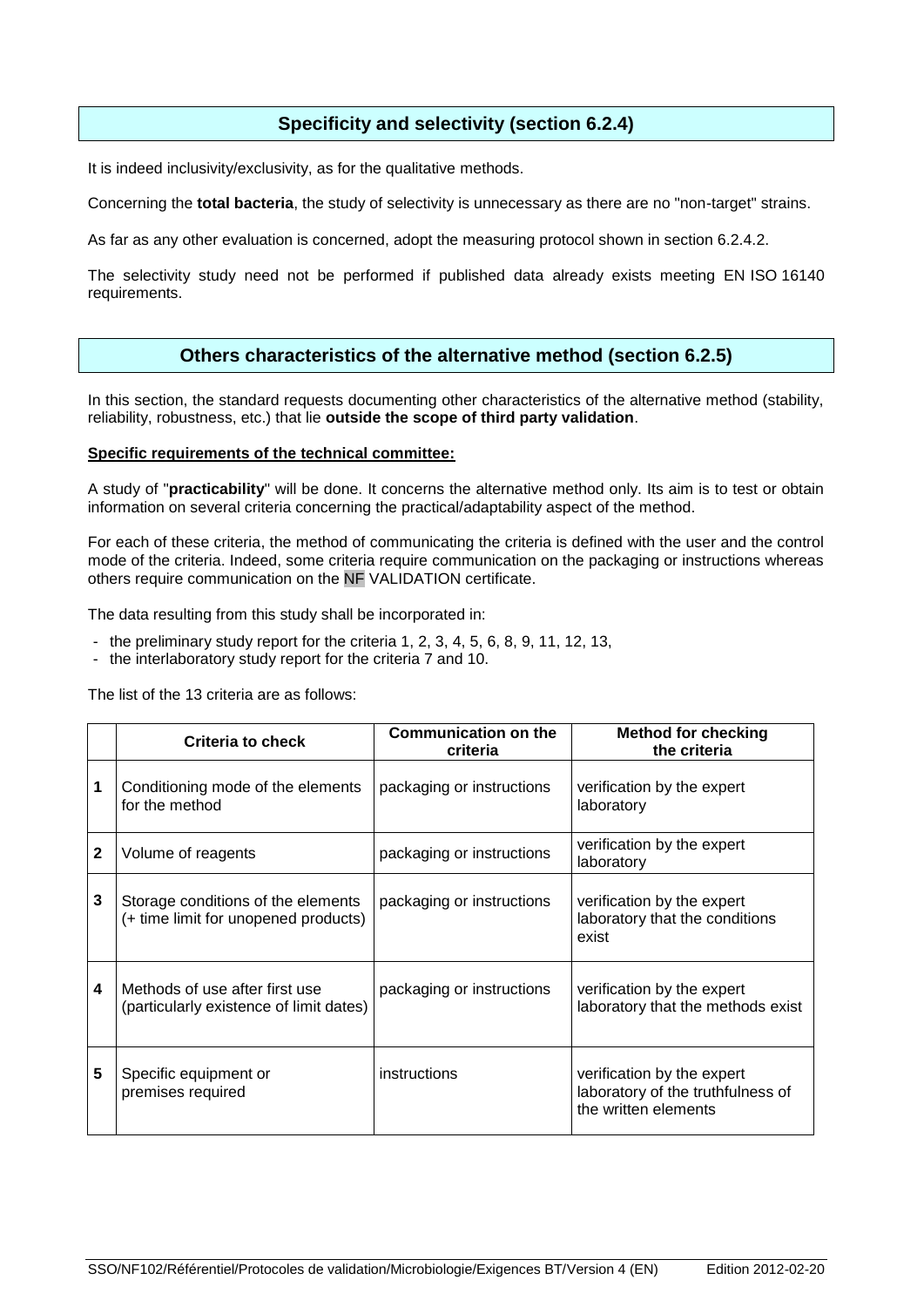|    | <b>Criteria to check</b>                                                                                                                  | <b>Communication on the</b><br>criteria | <b>Method for checking</b><br>the criteria                                                                                                                                                                                                                                  |
|----|-------------------------------------------------------------------------------------------------------------------------------------------|-----------------------------------------|-----------------------------------------------------------------------------------------------------------------------------------------------------------------------------------------------------------------------------------------------------------------------------|
| 6  | Reagents ready to use or<br>reconstitute (where a<br>procedure exists)                                                                    | packaging or instructions               | verification by the expert laboratory<br>of the truthfulness of the written<br>elements                                                                                                                                                                                     |
| 7  | Time to train an operative not<br>familiar with the method                                                                                | report                                  | measured by the expert laboratory<br>(possibility of using the<br>implementation times of the<br>collaborative laboratories) and<br>distributed in one of the following 3<br>categories: under 1 day, between<br>1 day and one week, longer than<br>one week.               |
| 8  | Real handling time/<br>Flexibility of the technique with<br>respect to the number of<br>samples to analyse, their<br>bacterial load, etc. | report                                  | handling time measured in<br>comparison with the reference<br>method: less than, equal to or<br>greater than the handling time of<br>the reference method                                                                                                                   |
| 9  | Time to obtain the results                                                                                                                | report and attestation                  | establishment of 2 cycles<br>describing each step in the method<br>only in terms of time:<br>- 1st cycle: negative samples<br>- 2nd cycle: positive samples                                                                                                                 |
| 10 | Type of operator qualification                                                                                                            | report                                  | specified by the expert laboratory<br>with respect to the level required<br>for the reference method: identical<br>level or different from the one<br>required for the reference method<br>(the expert laboratory can use the<br>data of the collaborative<br>laboratories) |
| 11 | Common steps with the<br>reference method                                                                                                 | report                                  | verification by the expert laboratory                                                                                                                                                                                                                                       |
|    | 12 If there is one, traceability of<br>the analysis results                                                                               | instructions                            | verification by the expert laboratory                                                                                                                                                                                                                                       |
| 13 | Maintenance by the laboratory                                                                                                             | report                                  | time and frequency                                                                                                                                                                                                                                                          |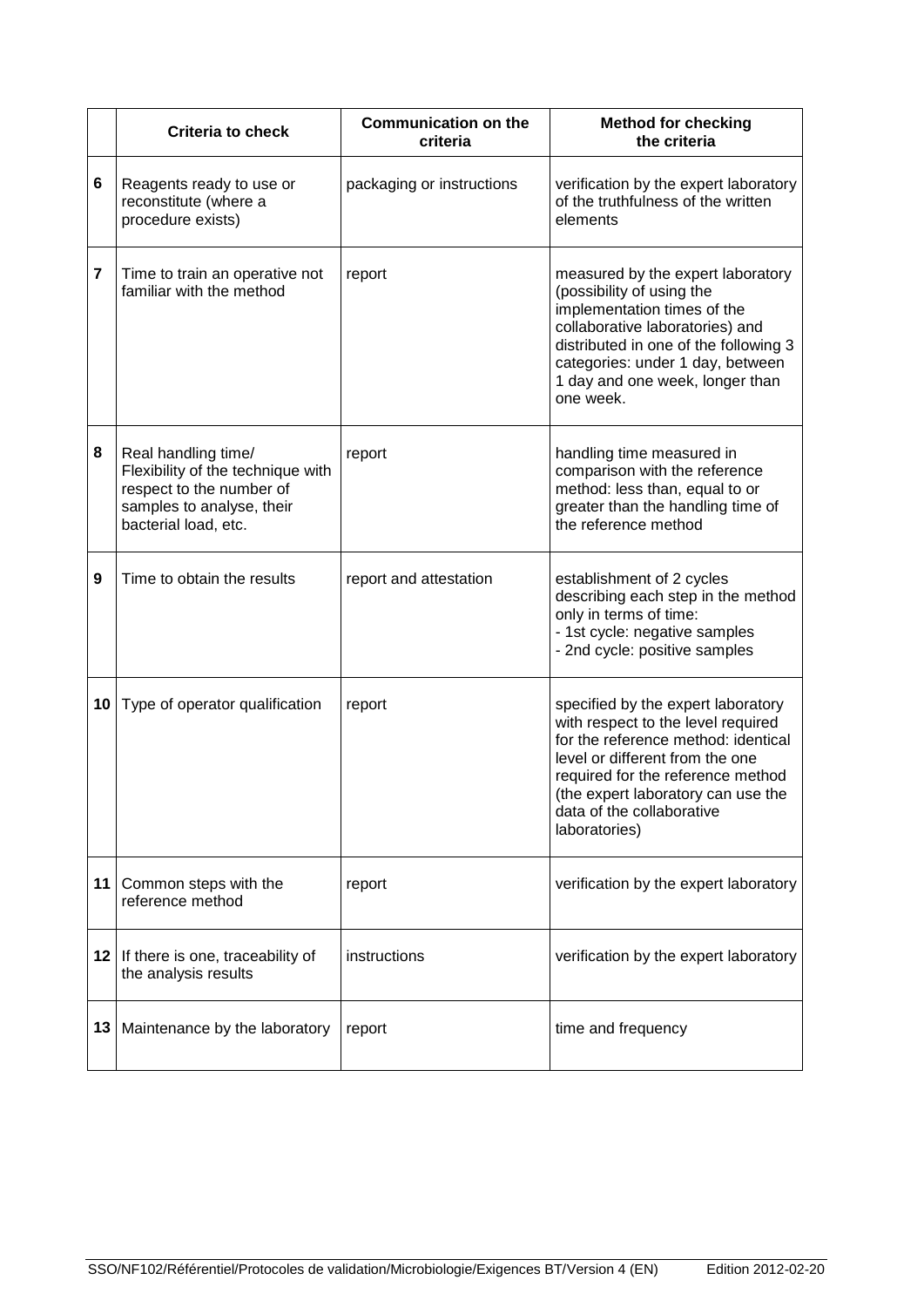# **QUANTITATIVE METHODS :**

# **INTERLABORATORY STUDY**

# <span id="page-23-0"></span>**(section 6.3 of EN ISO 16140/A1 : 2011 standard)**

The aim of the interlaboratory study is to determine the variability of the results obtained in a number of laboratories using identical samples.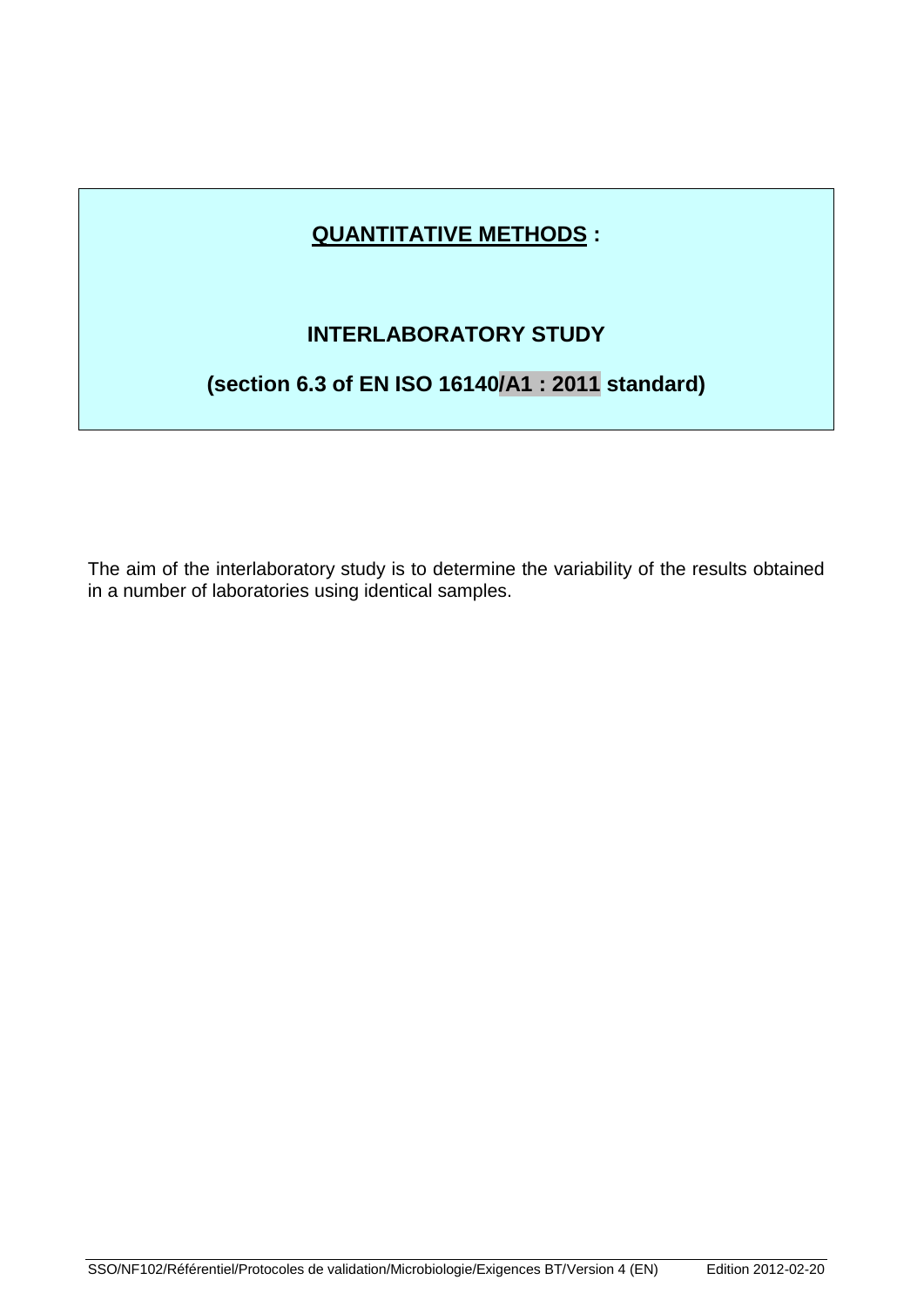There must be enough laboratories to ensure **usable results are presented from at least ten laboratories**.

A food product will be **artificially** contaminated with the target micro-organism. Reference materials may be used.

It is recommended to select a food type that is relevant with regards to the targeted microorganism. The level of contamination flora must be at least 10 $3$  CFU per mL or g, unless otherwise informed by the Technical Committee.

The laboratory shall determine and indicate the levels of associated flora in the matrix. The sample must contain a representative base flora, which also must remain stable during transport.

**Specific requirements of the technical committee**: **Specific requirements of the technical committee**: When the interlaboratory study is conducted on a sample of milk, the laboratory must ensure that the level of the natural microflora is at least 1 X 10<sup>3</sup> CFU/ml or reaches this level by adding raw milk (in reasonable proportions).

Note: Where the interlaboratory validation study has already been completed with samples of milk containing levels below  $10^3$  CFU/ml, the study need not be repeated.

Each sample shall be individually contaminated to at least 4 contamination levels:

- level 0

- 3 levels covering use fo range (inferior / intermediate / superior)

At least **2 samples per level** shall be prepared, making 8 samples in all for each laboratory.

Laboratories shall analyse each sample by the **alternative** method **and** by the **reference** method.

If the first stage of culture is different for each method, the number of samples should be doubled.

A total of 128 results per method must be obtained (54 results per method).

The interpretation of calculation shall be made according to EN ISO 16140/A1 : 2011 standard.

If the alternative method has several protocols, the interlaboratory study will not be conducted systematically for each of the protocols. The technical committee will decide the protocol(s) to be tested, according to the corresponding matrices. Indeed, the standard EN ISO 16140 can lock the variability of the method by means of the accuracy study on the naturally contaminated samples.

#### **INTERPRETATION OF APPENDIX H – GUIDELINES RELATING TO THE ORGANISATION AND MANAGEMENT OF INTERLABORATORY STUDIES:**

Concerning the transport of the samples (H.2), the technical committee knows by experience that the posting and distribution test recommended in the standard is difficult to perform by the expert laboratory. Moreover, the technical committee considers that the organising laboratories must give priority to refrigerating rather than freezing the samples. Indeed, freezing may lead to a risk of losing pathogenic bacteria for samples of a low contamination rate. Hence, the technical committee will decide for each study on whether or not the samples can be frozen for transport. Concerning refrigeration, the following conditions (defined by the technical committee) are applied: the temperature of the samples during transport must be less than or equal to 8°C and, on arrival at the laboratory, between 0°C and 8°C.

Concerning the organisation of the interlaboratory study (H.3), in the  $2^{nd}$  paragraph (confirmation of the sample quality), the enumeration of the total bacterial count must be performed on a specific additional sample prepared by the expert laboratory.

Using branded media from different batches causes further variability.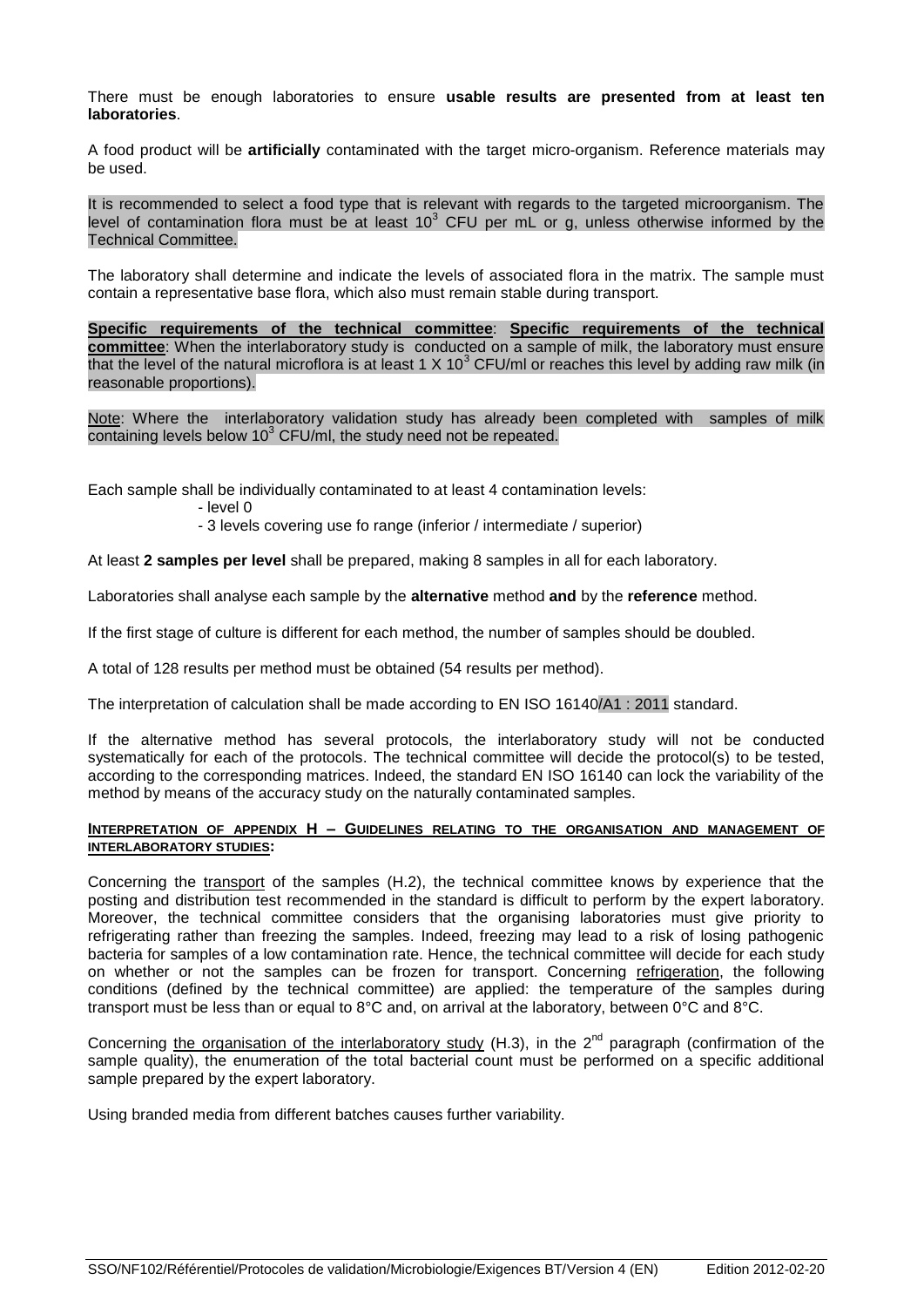# **STUDY PROCEDURE INSTRUCTIONS THE EXPERT LABORATORY SHALL FOLLOW**

<span id="page-25-0"></span>The manufacturer chooses the expert laboratory from the list of the qualified laboratories. It must inform the manufacturer at each stage of study execution and also in the event any deliberate deviation from the initially set protocol.

The expert laboratory must be qualified by AFNOR Certification (ACE), after the Technical Committee's findings. Qualification procedures for expert laboratories are shown in appendix 7 of the certification rules.

## **General notes**

- o The laboratory must present only **finalised** studies and must feel free to delay its presentation of results until this is the case.
- $\circ$  ACE will only put on the next meeting agenda the validation files (draft study or study report) for which the complete documents are published before the deadline. Consequently only completed studies –the results of which are known when drafting the meeting agenda – shall be part of the next meeting agenda. Any study non completed when drafting the agenda will not be presented at the next meeting. Its presentation shall be delayed to another meeting.

#### <span id="page-25-1"></span>**1 Presentation of the preliminary draft study**

The expert laboratory must set up a draft preliminary study and send it to ACE, before the deadline decided by ACE (3 to 4 weeks before the meeting date)

The expert laboratory and the manufacturer/requester are summoned by ACE to the Technical Committee meeting. The lab must present the draft preliminary study it has set up, using a visual medium.

During this first stage, the Technical Committee gives its opinion on :

- whether or not the NF VALIDATION mark can be applied to the alternative method put forward,
- the method taken as reference,
- the preliminary draft study.

Two **reviewers** are appointed: they are selected within the technical committee and will study those dossiers for which they are responsible in more depth.

After the meeting, ACE communicates the Technical Committee's decision to the manufacturer/requester, expert laboratory, and recording secretaries by letter.

If necessary, all modifications relating to the draft preliminary study must be taken into account by the expert laboratory, who sends ACE a modified project description if the Technical Committee so requests.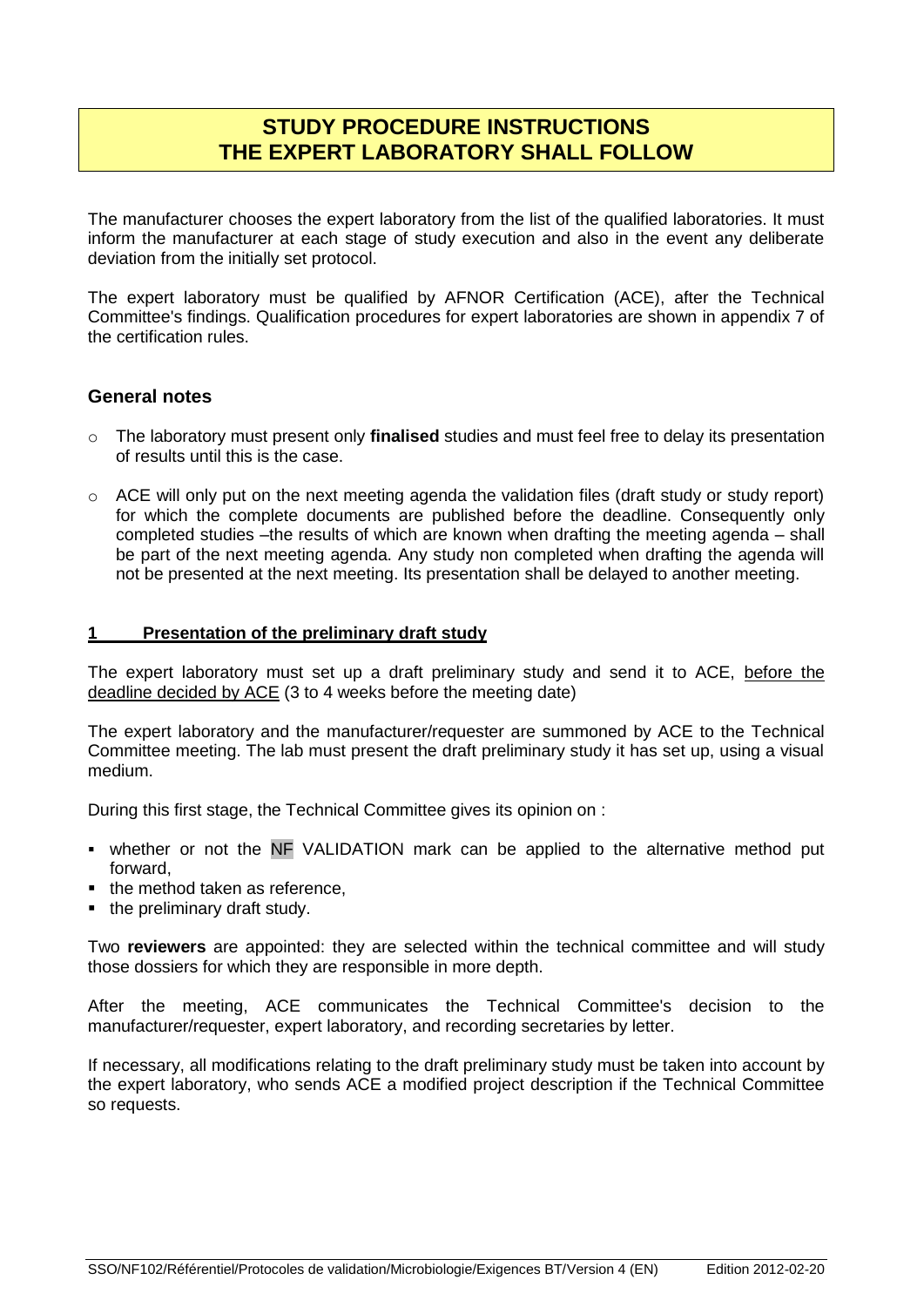### **2 Preliminary study and presentation of results**

**Important:** A maximum period of **one year between each stage** of the dossier's technical processing procedure is permitted. Presentation of preliminary study results must take place no more than 1 year after presentation of the draft preliminary study.

The expert laboratory must inform ACE by the agreed date (usually 4 weeks before the date of the Technical Committee meeting) whether it is ready to present the preliminary study results.

The preliminary study report must be drawn up per the outline available from ACE.

The expert laboratory must send ACE the **preliminary study report** (along with any addenda) along with the documents in its **appendix** (draft technical instructions, etc.) before the deadline set by ACE (usually 3 to 4 weeks before the meeting) so the latter can circulate this file to the Technical Committee members.

In order to gain a week, the expert laboratory can directly circulate the file to the Technical Committee members provided two conditions are met:

- it is sent out **2 weeks before** the meeting date
- it asks ACE for an up-to-date list of Technical Committee members, paying particular attention to exclusion of any of the manufacturer's representatives

ACE summons the expert laboratory and the requesting manufacturer to the Technical Committee meeting. The expert laboratory must present the preliminary study report it has drawn up, using visual media.

During this  $2^{nd}$  stage, the Technical Committee gives its findings on the results obtained during the preliminary study.

To do so, a discussion takes place at the end of the presentation without the manufacturer/requester but including the expert laboratory. Then **a vote is taken** in the absence of both the manufacturer/requester and the expert laboratory, taking account of all results of the preliminary study.

This vote determines the Technical Committee's decision and whether the results of the preliminary study are accepted.

The voting outcome is communicated to the manufacturer and the expert laboratory at the meeting.

The Technical Committee can ask for complements to the preliminary study on one or more criteria. This might delay the start of the interlaboratory study depending how sizeable these complements are.

If the **full results of the preliminary study** (including complements where relevant) are accepted, the interlaboratory study can proceed.

If this is the case, the expert laboratory must also present the draft interlaboratory study at the meeting. The Technical Committee gives its opinion on the draft interlaboratory study. The list of collaborative laboratories can be included in the draft or held back until before the start of the study.

The expert laboratory must take account of any modifications relating to the interlaboratory study and subsequently send ACE its modified draft if the Technical Committee so requests.

After the meeting, ACE communicates all the decisions made at the meeting to the manufacturer/requester, the expert laboratory and the rewievers by letter.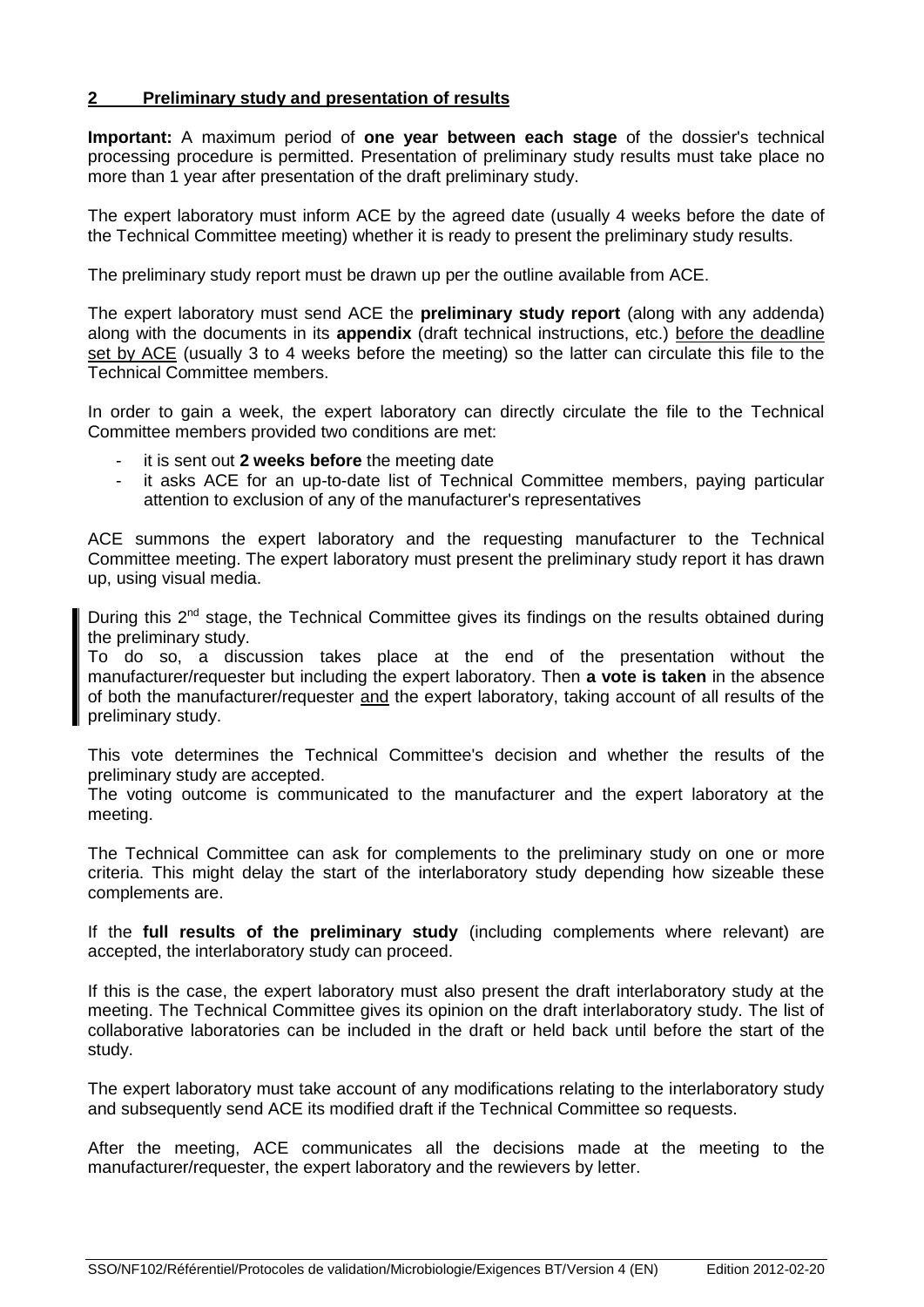### <span id="page-27-0"></span>**3 Interlaboratory study and presentation of results**

**Important:** Presentation of interlaboratory study results must take place no more than **1 year** after presentation of the draft interlaboratory study.

The expert laboratory must inform ACE by the agreed date (usually **4 weeks before** the date of the Technical Committee meeting) whether it is ready to present the preliminary study results.

The interlaboratory study report must be drawn up per the outline available from ACE.

The expert laboratory must send ACE the **interlaboratory study report** (along with any addenda) along with the documents in its **appendix** (draft technical instructions, etc.) before the deadline set by ACE (usually 3 to 4 weeks before the meeting) so the latter can circulate this file to the Technical Committee members.

In order to gain a week, the expert laboratory can directly circulate the file to the Technical Committee members provided two conditions are met:

- it is sent out 2 weeks before the meeting date
- it asks ACE for an up-to-date list of Technical Committee members, paying particular attention to exclusion of any of the manufacturer's representatives

ACE summons the expert laboratory and the requesting manufacturer to the Technical Committee meeting.

The expert laboratory must present the interlaboratory study report it has drawn up, using visual media.

During this  $3<sup>rd</sup>$  stage, the Technical Committee gives its findings on the results obtained during the interlaboratory study.

To do so, a discussion takes place at the end of the presentation without the manufacturer/requester but including the expert laboratory. Then a vote is taken in the absence of both the manufacturer/requester and the expert laboratory, taking account of all results of the validation study (preliminary and interlaboratory).

This vote gives the final decision of the Technical Committee and takes account of all results presented (preliminary and interlaboratory studies). The result of this vote determines whether or not the method can be validated.

The manufacturer is notified of the voting outcome at the meeting.

### <span id="page-27-1"></span>**4 Preparation of the certificate of validation**

ACE prepares a draft certificate and submits this to the expert laboratory for its opinion (with a copy to the manufacturer) before consulting the Technical Committee in writing.

Once this certificate is approved by the Technical Committee (including any manufacturers absent from presentation of the studies), it is signed by the General Manager of ACE.

The manufacturer receives the original copy of this certificate. The certificate is available to the public on the [www.afnor-validation.com](http://www.afnor-validation.com/) web site.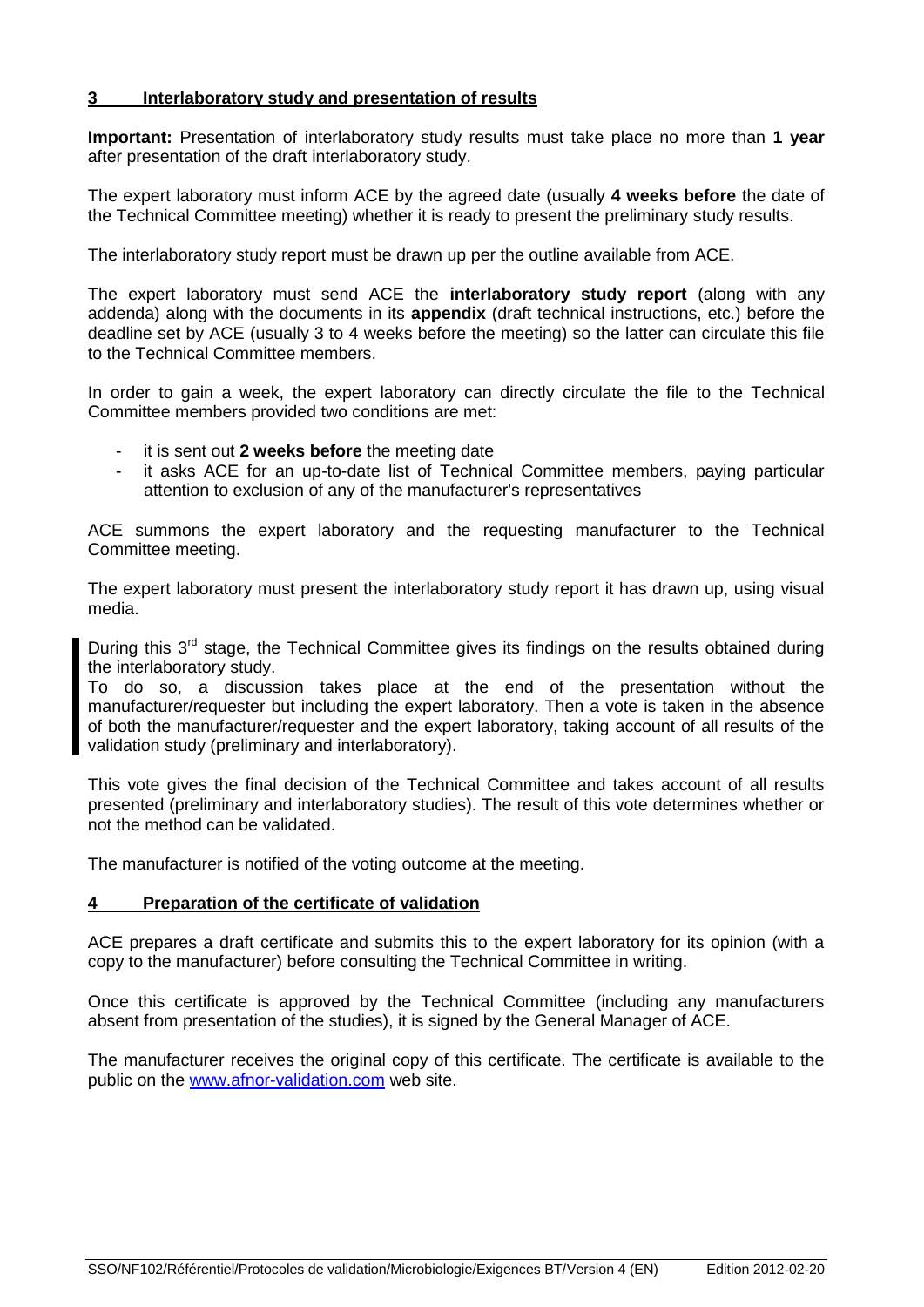### <span id="page-28-0"></span>**5 Summary study reports**

Following the decision to validate, renew, or extend validation of a method, the expert laboratory must draw up a summary document for both the preliminary and interlaboratory studies.

This document covers the important items in these studies. Its purpose is to allow circulation to anyone who so requests. A document outline is available from ACE. All published summary reports are available to the public on the www.afnor-validation.org site.

The manufacturer must validate the contents with regard to the confidentiality of the items therein.

The expert laboratory sends ACE this document no later **than 2 months** after the Technical Committee has passed its favourable voted.

#### <span id="page-28-1"></span>**6 Duration of validity**

NF VALIDATION certification lasts 4 years unless the alternative method is modified or measures taken against it.

If modifications are made to the alternative method requiring tests to be conducted, the study will be considered a new study.

**If the reference method is modified** during the certification period, the decision remains valid until the original expiry date.

### **7 Extension/modification**

If a complementary study is to be conducted, two rewievers are appointed at the Technical Committee meeting that follows the manufacturer's renewal request.

The summary of complementary studies conducted shall be appended to the initial summary report.

#### <span id="page-28-2"></span>**8 Renewal**

The procedure for renewing validity of the study is defined in appendix 5 of the certification rules. If a complementary study is to be conducted, two recording secretaries are appointed at the Technical Committee meeting that follows the manufacturer's renewal request.

The summary report shall contain a recap of the main results obtained during the first validation study and a summary of the complementary studies conducted.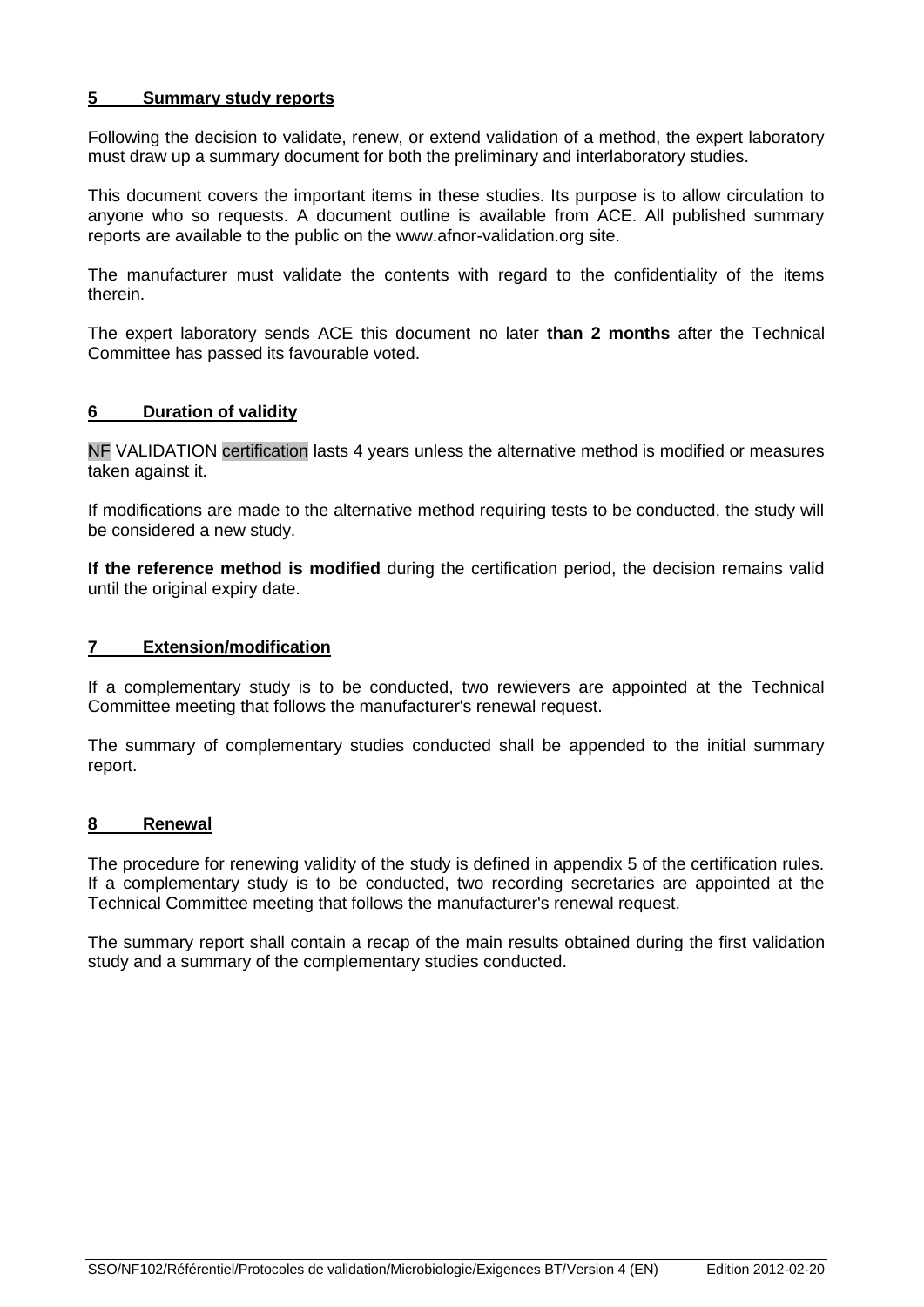# **Appendix 1**

# <span id="page-29-0"></span>**Qualitative methods - Relative detection level Diagrams relating to the measurement protocol (section 5.1.2)**

See the 2 following diagrams :

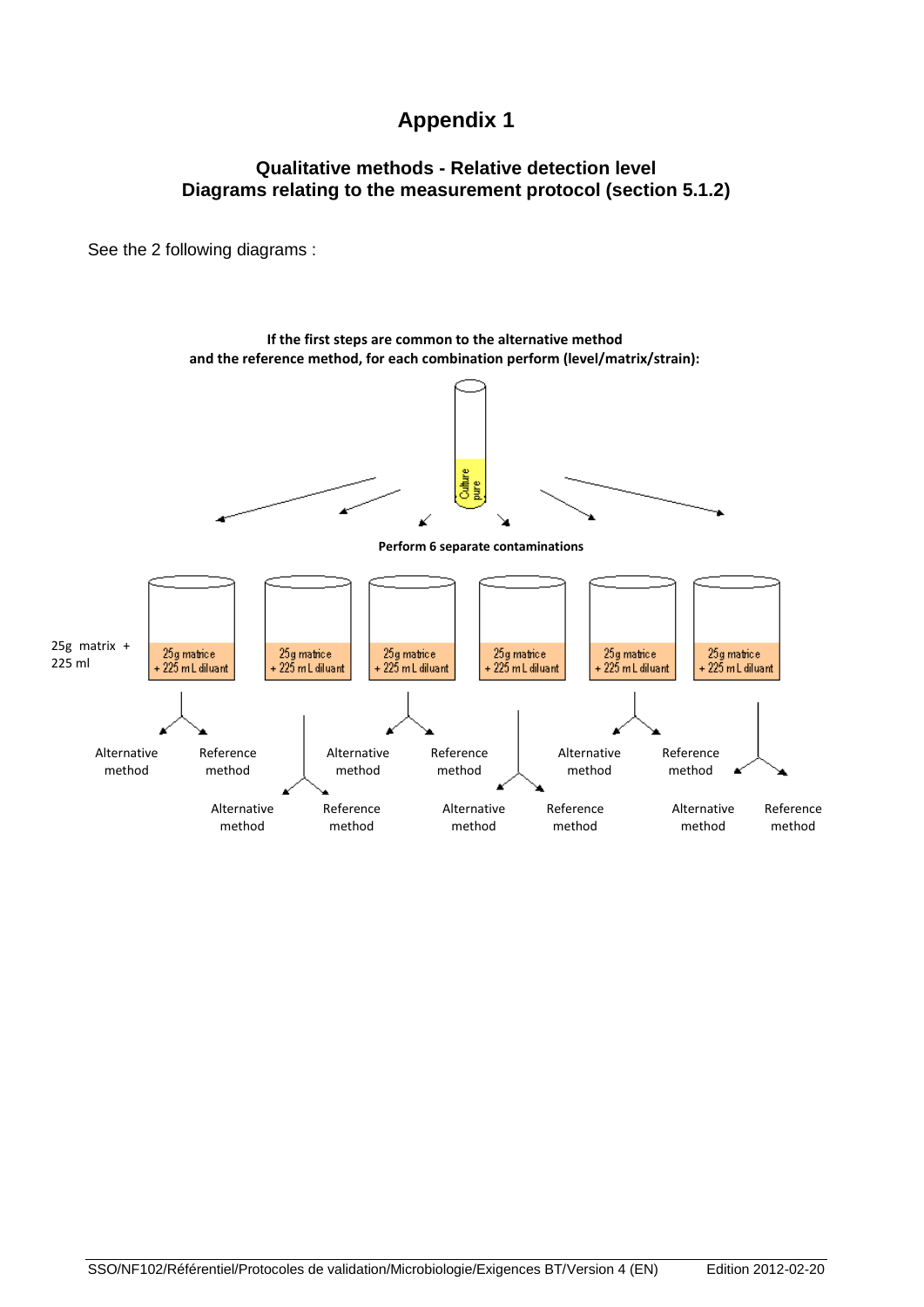Page 31/36



## **If there are no common steps between the alternative method and the reference method, for each combination perform (level/matrix/strain):**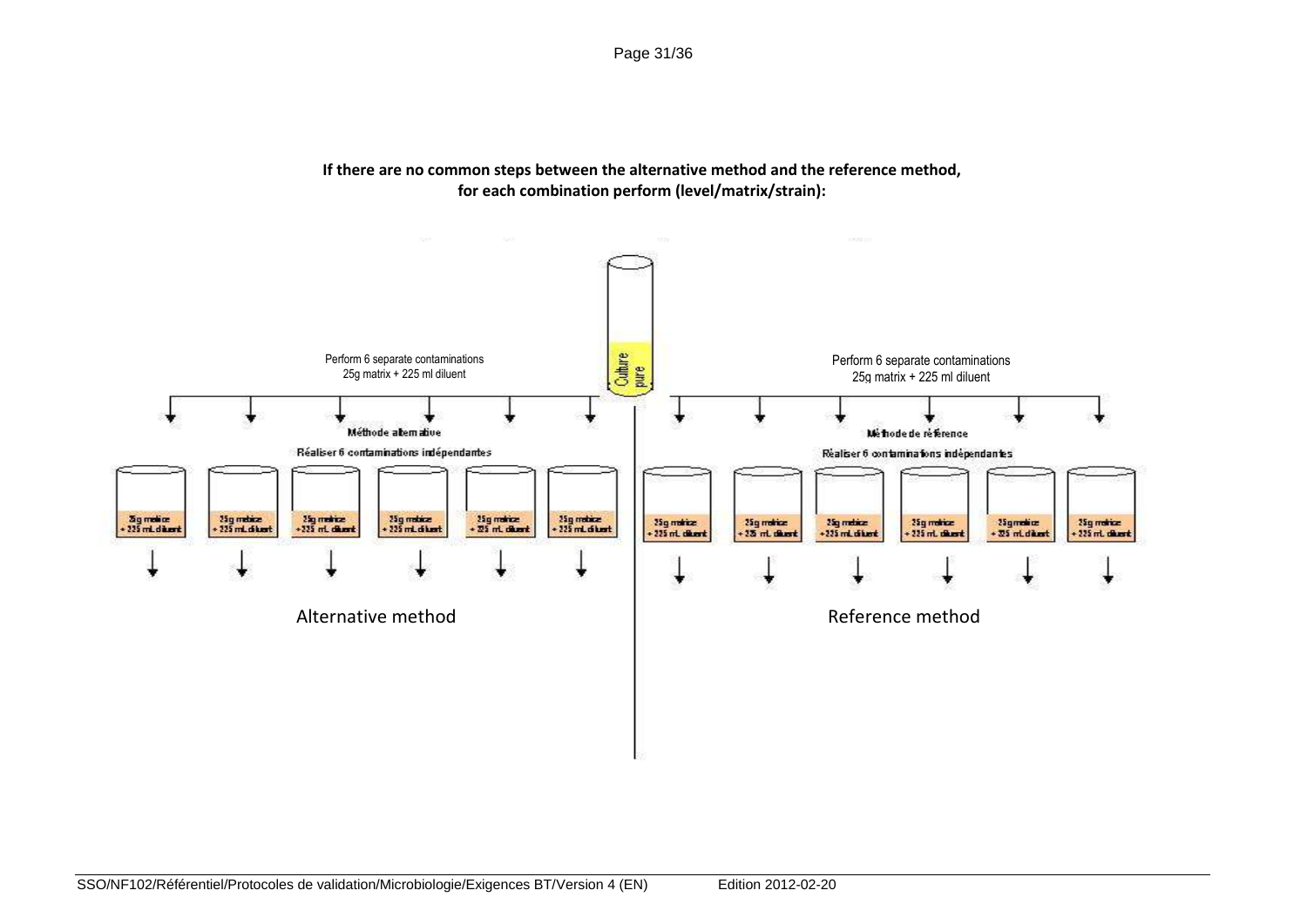# **Appendix 2**

# <span id="page-31-0"></span>**Example of contamination and counting protocol for low rates**

#### **1 Calibration of parent suspensions of microorganisms**

The calibration is performed using the formula:  $N = K \times DO$ 

The DO is measured at the indicative wavelength of 660 nm, to be reconfirmed by a spectrum of the strain so as to select the most suitable wavelength.

**N**: number of UFC/ml **K**: calibration coefficient of the strain

**K** is determined in the following manner:

- a) At least 5 calibration curves must be made for each strain after determining the D.O. and N (by counting) in parallel over several experiments, performed under the same culture conditions. The k factor is determined for each linear part of each calibration curve in the following manner:  $k = N/DO$ .
- b) The K factor is an average of the k factors obtained for each calibration curve.

#### **2 Preparation of the parent suspension**

- a) From a culture kept according to good laboratory practice, place the strain to inoculate in culture;
- b) Incubate for 24 hours at the optimum temperature of the strain;
- c) Replace in the broth, incubation 16 17 hours (overnight);
- d) Dilute in the broth so that the values obtained are in the linear part of the calibration curve;
- e) Measure the D.O. of the dilution;
- f) Calculate N (number of UFC/ml) using the formula  $N = K \times D.0$ .;

#### **3 Preparation of the inoculum suspensions**

Dilutions in "peptone-salt" are made to obtain one suspension at 125 bacteria/ml, one suspension at 25 bacteria/ml and one suspension at 5 bacteria/ml

This proposal is to be adjusted depending on the final contamination level required.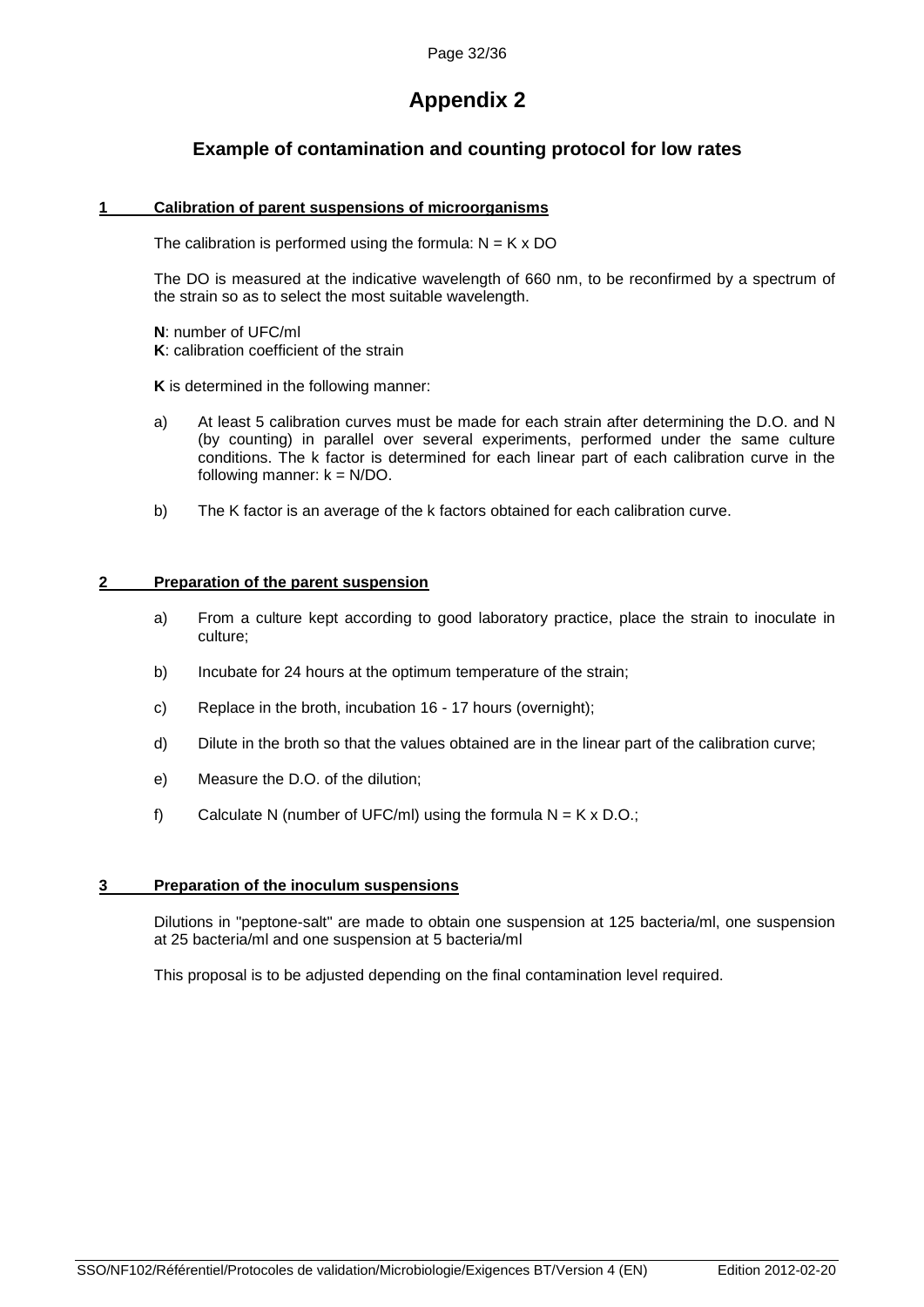### **4 Estimation of accuracy**

The basic hypothesis is that the distribution of the contaminants follows the poissonian law.

#### **Example: estimation of the confidence limit on the count of the 125 bacteria/ml suspension:**

- Inoculate 2 PCA petri-dishes with 1 ml of suspension in each.
- Count the total number of bacteria in the 2 dishes after incubation: m
- If m is greater than 200, the confidence limit on the suspension count will lay at most between:

#### m X 0.434 and m X 0.575 bacteria/ml

#### **Example: estimation of the confidence limit on the count of the 25 bacteria/ml suspension:**

- Inoculate 10 PCA culture petri-dishes with 1 ml of suspension to count in each dish.
- Count the total number of bacteria in the 10 dishes after incubation: n
- If the suspension is contaminated in a homogenous manner, no more than on dish out of the 10 must lay outside of the confidence limit given by the poissonian law

*Example*: for 20 bacteria, no more than one dish with less than 12 or over 30 bacteria.

If n is greater than 200, the confidence limit for the suspension count will lay at the most between:

| Theoretical level | <b>Targeted level</b> | Concentration   | Volume of     | Estimation of     | Estimation of    |
|-------------------|-----------------------|-----------------|---------------|-------------------|------------------|
| targeted          | (bacteria/25 ml)      | of the inoculum | inoculum (ml) | the lower limit   | the upper limit  |
| (bacteria/25 ml)  |                       | solution        | per sample    | of the            | of the           |
|                   |                       |                 | of $25g$      | contamination per | contamination    |
|                   |                       |                 |               | 25 <sub>q</sub>   | per 25 g         |
|                   |                       |                 |               | of sample         | of sample        |
| 10 to 100         | 50                    | 125 b/ml        | 0.4           | $m \times 0.173$  | $m \times 0.23$  |
| 5 to 50           | 25                    | 125 b / ml      | 0.2           | m X 0.0868        | $m \times 0.115$ |
| 2 to 20           | 10                    | 25 b/ml         | 0.4           | n X 0.035         | n X 0.046        |
| 1 to 10           | 5                     | 25 b/ml         | 0.2           | n X 0.0173        | n X 0.023        |

#### n X 0.0868 and n X 0.115 bacteria/ml

 $b =$  bacteria

#### **Example: estimation of the confidence limit on the count for the 5 bacteria/ml suspension**

See the calculation table attached.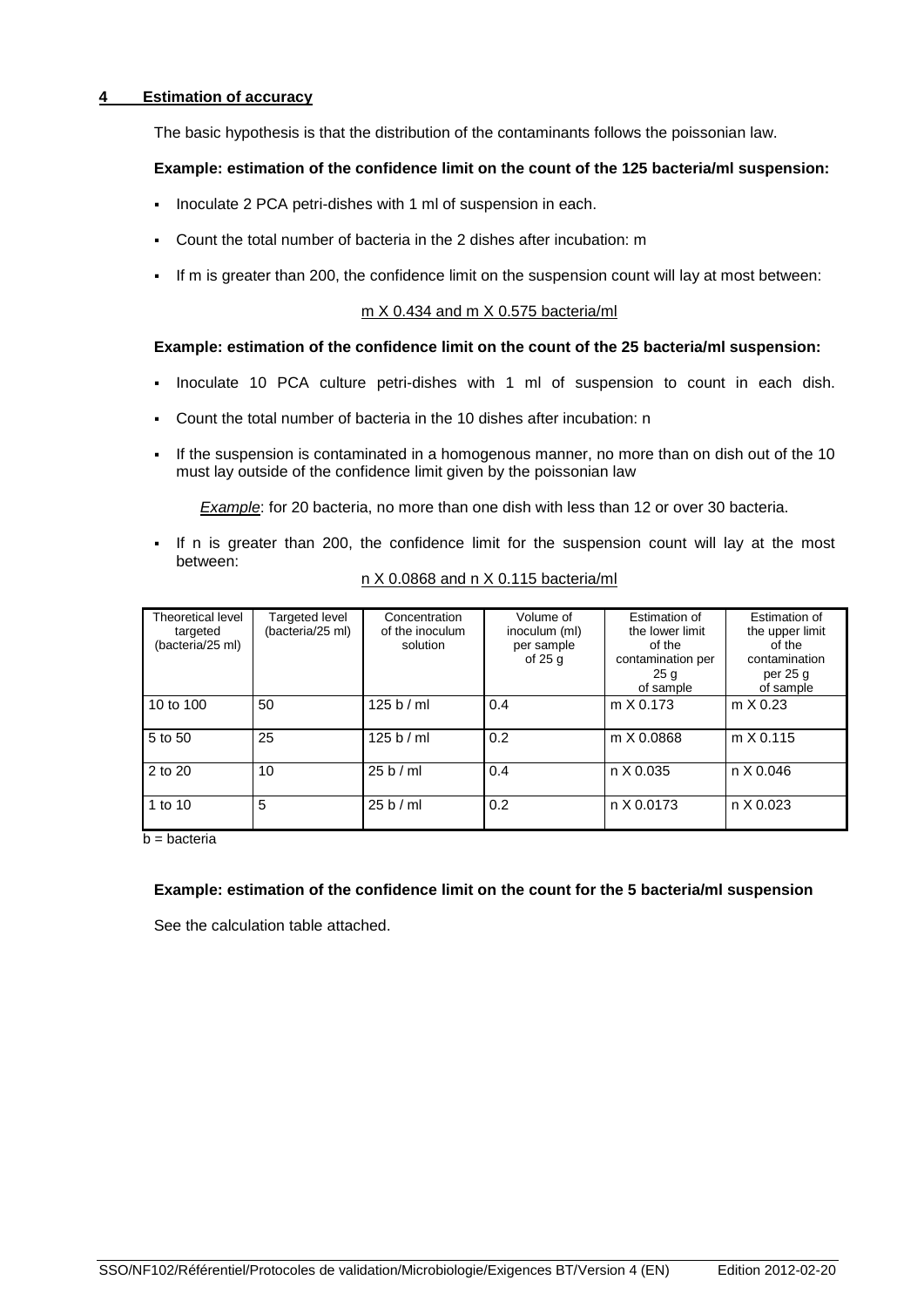#### **Calculation table**

#### **Factors for 95 Percent Confidence Limits for Mean of a Poisson-distributed Variable**

| <b>Observed number</b><br>on which the<br>estimation is based | Lower limit<br>factor | <b>Upper limit</b><br>factor | <b>Observed number</b><br>on which the<br>estimation is based | Lower limit<br>factor | <b>Upper limit</b><br>factor |
|---------------------------------------------------------------|-----------------------|------------------------------|---------------------------------------------------------------|-----------------------|------------------------------|
| 1                                                             | 0.0253                | 5.57                         | 35                                                            | 0.697                 | 1.39                         |
| $\overline{2}$                                                | 0.121                 | 3.61                         | 40                                                            | 0.714                 | 1.36                         |
| $\overline{\mathbf{3}}$                                       | 0.206                 | 2.92                         | 45                                                            | 0.729                 | 1.34                         |
| 4                                                             | 0.272                 | 2.56                         | 50                                                            | 0.742                 | $1.\overline{32}$            |
| 5                                                             | 0.324                 | 2.33                         |                                                               |                       |                              |
|                                                               |                       |                              |                                                               |                       |                              |
| 6                                                             | 0.367                 | 2.18                         | 60                                                            | 0.770                 | 1.30                         |
| $\overline{7}$                                                | 0.401                 | 2.06                         | 70                                                            | 0.785                 | 1.27                         |
| 8                                                             | 0.431                 | 1.97                         | 80                                                            | 0.798                 | 1.25                         |
| 9                                                             | 0.458                 | 1.90                         | 90                                                            | 0.809                 | 1.24                         |
| 10                                                            | 0.480                 | 1.84                         | 100                                                           | 0.818                 | 1.22                         |
|                                                               |                       |                              |                                                               |                       |                              |
| 11                                                            | 0.499                 | 1.79                         | 120                                                           | 0.833                 | 1.200                        |
| 12                                                            | 0.517                 | 1.75                         | 140                                                           | 0.844                 | 1.184                        |
| 13                                                            | 0.532                 | 1.71                         | 160                                                           | 0.854                 | 1.171                        |
| 14                                                            | 0.546                 | 1.68                         | 180                                                           | 0.862                 | 1.160                        |
| 15                                                            | 0.560                 | 1.65                         | 200                                                           | 0.868                 | 1.151                        |
|                                                               |                       |                              |                                                               |                       |                              |
| 16                                                            | 0.572                 | 1.62                         | 250                                                           | 0.882                 | 1.134                        |
| 17                                                            | 0.583                 | 1.60                         | 300                                                           | 0.892                 | 1.121                        |
| 18                                                            | 0.593                 | 1.58                         | 350                                                           | 0.899                 | 1.112                        |
| 19                                                            | 0.602                 | 1.56                         | 400                                                           | 0.906                 | 1.104                        |
| 20                                                            | 0.611                 | 1.54                         | 450                                                           | 0.911                 | 1.098                        |
|                                                               |                       |                              | 500                                                           | 0.915                 | 1.093                        |
| 21                                                            | 0.619                 | 1.53                         |                                                               |                       |                              |
| 22                                                            | 0.627                 | 1.51                         | 600                                                           | 0.922                 | 1.084                        |
| 23                                                            | 0.634                 | 1.50                         |                                                               |                       |                              |
| 24                                                            | 0.641                 | 1.49                         | 700                                                           | 0.928                 | 1.078                        |
| 25                                                            | 0.647                 | 1.48                         |                                                               |                       |                              |
|                                                               |                       |                              | 800                                                           | 0.932                 | 1.072                        |
| 26                                                            | 0.653                 | 1.47                         |                                                               |                       |                              |
| 27                                                            | 0.659                 | 1.46                         | 900                                                           | 0.936                 | 1.068                        |
| 28                                                            | 0.665                 | 1.45                         |                                                               |                       |                              |
| 29                                                            | 0.670                 | 1.44                         | 1000                                                          | 0.939                 | 1.064                        |
| 30                                                            | 0.675                 | 1.43                         |                                                               |                       |                              |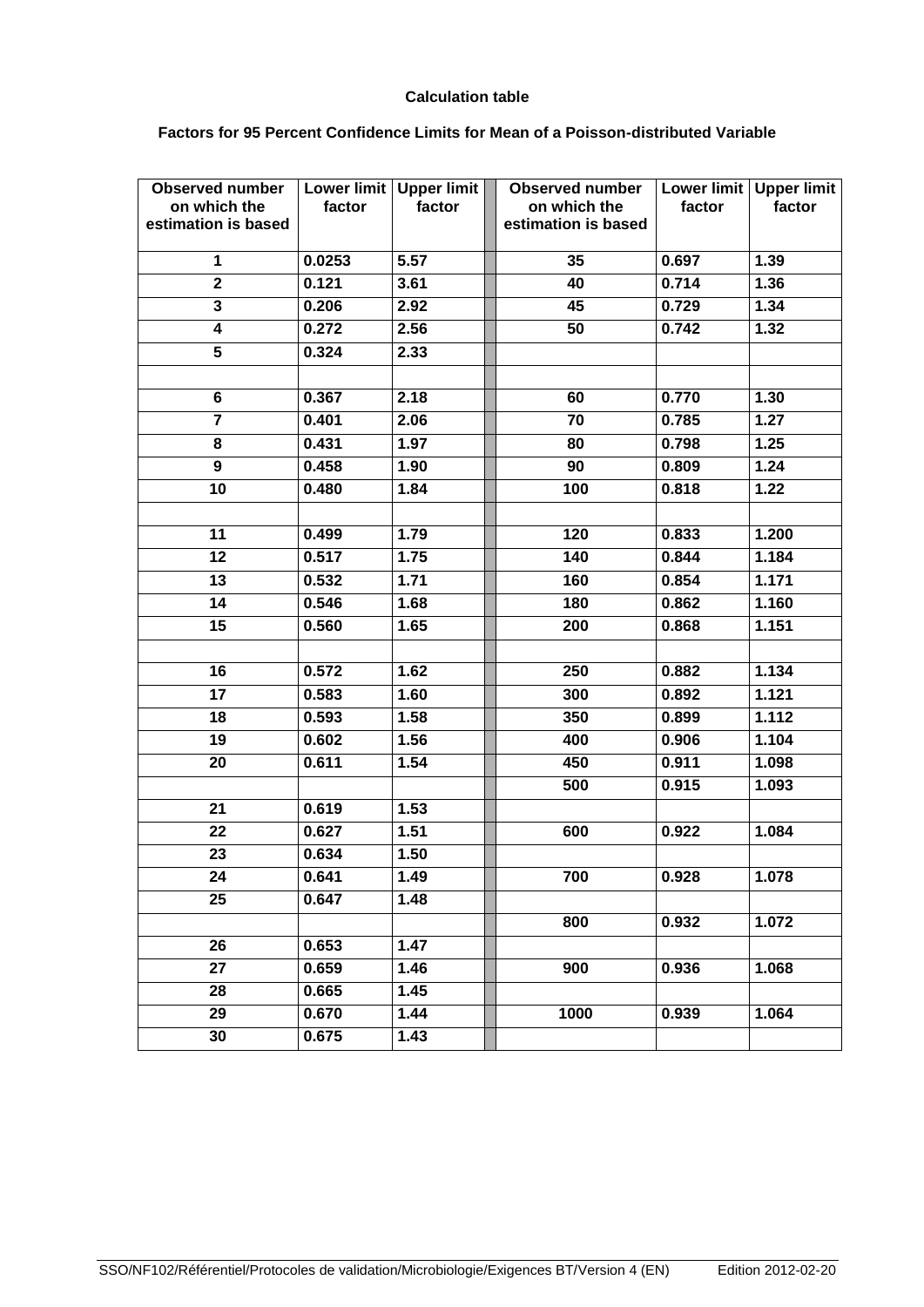# **Appendix 3**

### *Salmonella* **selectivity study - Lists of mandatory strains**

<span id="page-34-0"></span>*Salmonella* and non-*Salmonella* strains an expert laboratory shall mandatorily test in selectivity study for the validation of a *Salmonella* detection method. The lists shall be completed to respect the specific requirements of this current document (see section 5.1.3 "Inclusivity and exclusivity of the alternative method").

*Salmonella* **strains**

#### 1 Inclusivity

### **« O » GROUP SPECIE SUB-SPECIE SEROVAR FORMULA 2 (A) S. enterica** *enterica enterica (I)* **Paratyphi A**  $\left| \frac{1}{2}$ ,12 : a : 1,5 **4 (B) S. enterica enterica** *(I)* Paratyphi B  $\frac{1}{1}$ ,4, [5], 12 : b : 1,2 **S. enterica enterica** (*I*) **c** Typhimurium  $\frac{1}{1,4}$ , [5], 12 : i : 1,2 **S. enterica enterica** (*I*) Bredeney 1,4,12,27 : l,v : 1,7 **S. enterica enterica** (*I*) **enterica enterica e 1**,4,[5],12 : r : 1,2 **S. enterica enterica** (*I*) **denterica 1,4,12 : z : 1,7 S. enterica enterica** (*I*) **Saintpaul 1,4,[5],12 : e,h : 1,2 S. enterica enterica** (*I*) **Derby** 1,4,[5],12 : f,g : [1,2] **6,7 (C) S. enterica enterica** *(I)* Paratyphi C **6,7,[Vi]** : c : 1,5 **S. enterica enterica** (I) **Livingstone** 6,7,14 : d : I,w **S. enterica enterica** (*I*) **Mbandaka 6,7,14** : z10 : e,n,z15 **S. enterica enterica** (*I*) **Virchow 6,7,14** : r:1,2 **S. enterica enterica** (*I*) | Infantis | 6,7,14 : r : 1,5 **S. enterica enterica** (*I*) **Rissen 6,7,14** : f,g : -**S. enterica enterica** (*I*) **enterica** (*I*) **enterica enterica enterica enterica enterica enterica enterica enterica enterica enterica enterica enterica enterica enterica enterica enterica 8 (C) S. enterica enterica** *(I)* Manhattan **6,8** : d : 1,5 **S. enterica enterica** (*I*) **Hadar 6,8 : z10 : e,n,x S. enterica**  $\begin{vmatrix} \cdot & \cdot & \cdot \\ \cdot & \cdot & \cdot \\ \cdot & \cdot & \cdot \end{vmatrix}$  Blockley  $\begin{vmatrix} 6,8 : k : 1,5 \end{vmatrix}$ **S. enterica enterica** (*I*) **Kottbus 6,8** : **e**,h : 1,5 **9 (D) S. enterica enterica** *(I)* Typhi 9,12, [Vi] : d : -**S. enterica enterica** (I) **Repoli enterica enterica enterica enterica enterica enterica enterica enterica enterica enterica enterica enterica enterica enterica enterica enterica enteric S. enterica enterica** (*I)* Enteritidis 1,9,12 : [f],g,m,[p] : [1,7] **S. enterica enterica** (*I*) **Dublin 1,9,12,[Vi] : g,p : -S. enterica** enterica (1) Gallinarum 1,9,12 : - : -**3,10 (E) S. enterica enterica** *(I)* **London 3,10[15]**: **l,v**: 1,6 **S. enterica enterica** (*I*) **Anatum** 3,10[15][15,34] : e,h : 1,6 **S. enterica enterica** (*I*) **Regent 3,10 : f,g,[s] : [1,6] 1,3,19 (E) S. enterica enterica** *(I)* Senftenberg 1,3,19 : g,[s],t : -**13 (G) S. enterica** *enterica (I)* Kedougou 1,13,23 : i : l,w **S. enterica enterica** (*I*) **Havana** 1,13,23 : f,g,[s] : -**18 (K) S. enterica** *enterica (I)* Cerro  $\underline{6,14,18}$  : z4,z23 : [1,5] **48 (Y) S. enterica** *arizonae (IIIa)* S.III a 48 : z4,z23 : - **51 S. enterica** *arizonae (IIIa***) S.III a 51 : z4,z23 : -38 S. enterica** *diarizonae* **(IIIb) S.III b 38 : l,v : z53 61 S. enterica** *diarizonae* **(IIIb) S.III b 61 : k : 1,5,7 Variants of**  *Salmonella*  **Typhimurium S. enterica enterica** (*I*) **S.I** 1,4,[5],12 : i : -**S. enterica enterica** *(I)* S.I 1,4,[5],12 : - : 1,2 **S. enterica enterica** (*I*) **S.I** 1,4,[5],12 : - : -